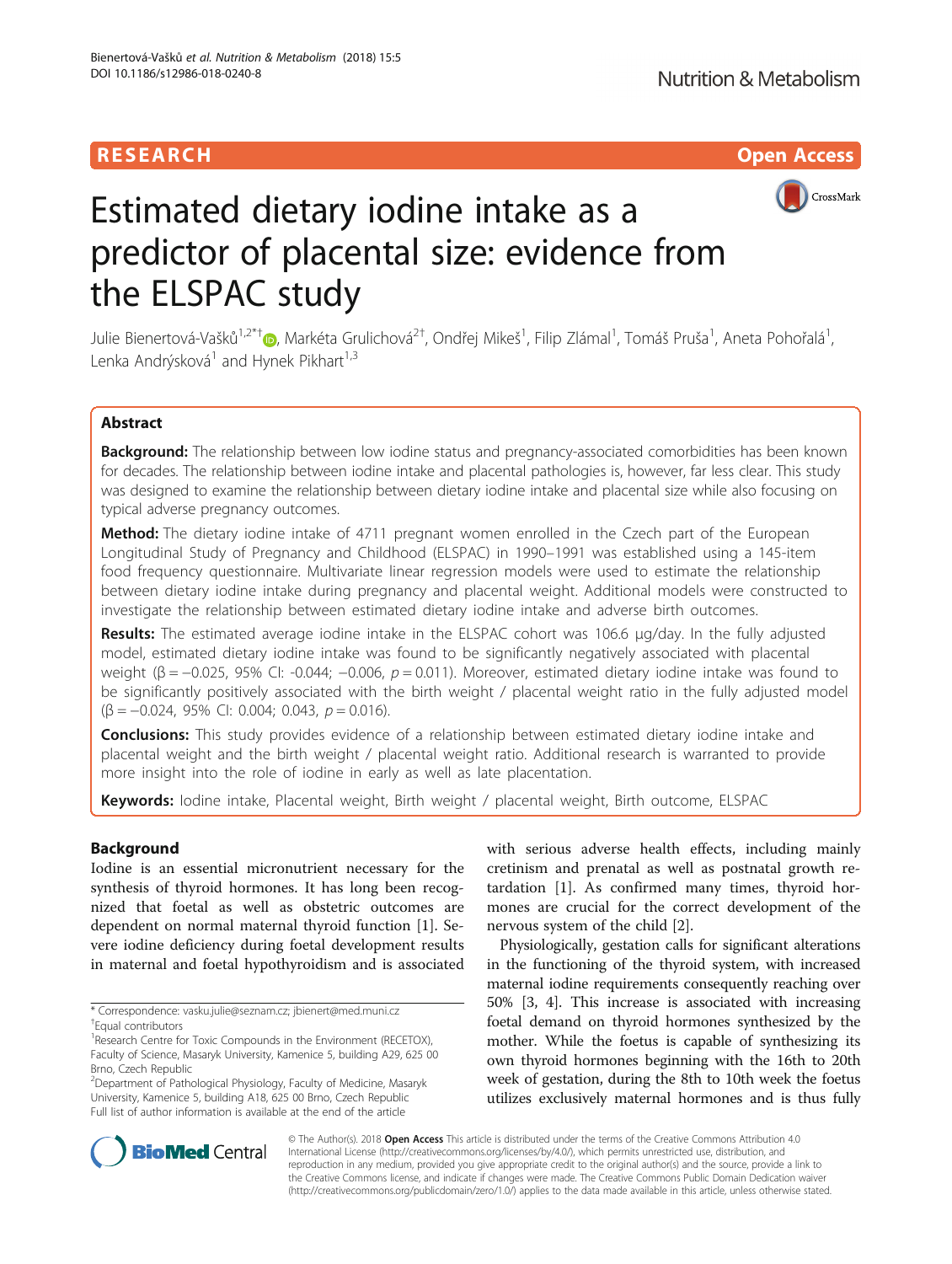dependent on maternal synthesis at this very early gestation stage [\[4](#page-12-0)–[6](#page-12-0)].

Human chorionic gonadotropin (hCG), a pregnancyassociated hormone, is involved in the stimulation of the thyrotropin receptor (TSH-receptor), resulting in the consequent increase in the level of the circulating hormone leading to suppressed TSH levels via negative feedback. In addition to hCG, factors directly influencing maternal thyroid function include i) increased renal iodine clearance, ii) estrogen-dependent increase in thyroxine-binding globulin and iii) placental deiodinase activity. The establishment of cut-off values for thyroid hormones in pregnancy/lactation therefore requires an approach which takes into account gestational age. Among the above mentioned factors, increasing iodine clearance is of considerable importance in pregnancy as renal plasma flow increases by 75% in mid-pregnancy and there is a 50% higher glomerular filtration rate (GFR) between the first and third trimesters [\[7](#page-12-0)]. The increased renal clearance of iodine can therefore lead to relatively lower plasma inorganic iodide (PII) concentration, which in turn leads to higher sodium-iodide symporter activity in the thyroid. This situation could then lead to increased thyroid iodide clearance in order to compensate for the relative changes of plasmatic iodide and mainly to keep the absolute uptake of iodide within the same range [[7](#page-12-0)].

As iodine is deeply involved in the development and maintenance of a healthy pregnancy, pregnant women and their foetuses as well as infants are most vulnerable to its deficiency. However, there is no unanimous consensus on the issue of iodine supplementation in pregnancy. In 2007, the WHO/UNICEF/ICCIDD [\[8](#page-12-0)] reached a limited consensus, stipulating that iodine-containing supplements should not be recommended to pregnant women if a given population has been iodine sufficient for at least two years. More specifically, if the population in general has an adequate iodine intake with the median urinary iodine concentration (UIC) ≥100 μg/l but lower than 150 μg/l, both the American Thyroid Association [[9\]](#page-12-0) and the European Thyroid Association [[10\]](#page-12-0) recommend supplementation. This approach, however, is not currently advocated by the WHO, which recommends an iodine intake of 250 μg/day during pregnancy, with salt iodization listed as the key strategy suitable for fighting possible deficiencies.

According to the WHO, the Czech Republic now ranks among countries where iodine deficiency is not considered a major public health issue. However, the Central European region has a long history of moderate to severe iodine deficiency. Salt iodisation was first introduced in Czechoslovakia (now the Czech Republic) in 1947, with a subsequent dramatic decrease in cases of severe iodine deficiency [[11\]](#page-12-0). Median urinary iodine values in general as well as in hospitalized adult populations shifted, with initial values indicating mild iodine deficiency (88–95 μl/l) prior to 1997, reaching a critical threshold of 100 μl/l in 1998 and achieving optimal values of 120–140 μl/l by 2000 [[11\]](#page-12-0). Between 1995 and 2016, urinary iodine concentration monitoring was conducted in various population groups, with the most recent study (2015) observing median urinary iodine concentrations in pregnant Czech women to be 151 μl/l while approximately 50% of studied women fulfilled criteria of iodine deficiency [[12\]](#page-12-0).

While sufficient information on urine iodine levels is available, information on dietary iodine intake in the Czech Republic and its association with public health risk is very scarce. This study therefore aims to evaluate the estimated dietary iodine intake in pregnancy in a large prospective cohort from the European Longitudinal Study of Pregnancy and Childhood (ELSPAC), contextualize the achieved results with respect to dietary iodine and investigate the relationship between iodine intake and defined birth outcomes.

#### **Methods**

#### Study subjects

ELSPAC is a population-based study designed to investigate environmental and other factors affecting the health and development of children from the prenatal period until adulthood [\[13\]](#page-12-0). The study was initiated as one of six prospective birth cohort studies by the WHO Regional Office for Europe in 1985 and was designed to accommodate a total of 40,000 children across Europe [\[14\]](#page-12-0). The project was initially coordinated by Bristol University (Avon Longitudinal Study of Pregnancy and Childhood; ALSPAC [[15](#page-12-0)]) and included eight independent centres based in the United Kingdom, Czechoslovakia, Ukraine, Greece and Russia. In the Czech part of the study, all eligible mothers were living in Brno or Znojmo (cities in Czechoslovakia) and were expected to deliver between 1 April 1991 and 30 June 1992. A total of 4711 participants who answered over 50% of the selected questions were included in the analyses. Approximately 9.7% of all answers were missing and were imputed, as described further. A total of 67 women who were on thyroid hormone replacement or anti-thyroid drugs or who reported thyroid disease were excluded from the study.

#### Ethics statement

Ethical approval for the study was obtained from the European Longitudinal Study of Pregnancy and Childhood (ELSPAC) Law and Ethics committee and local research ethics committees. Written informed consent was obtained from all study participants and archived.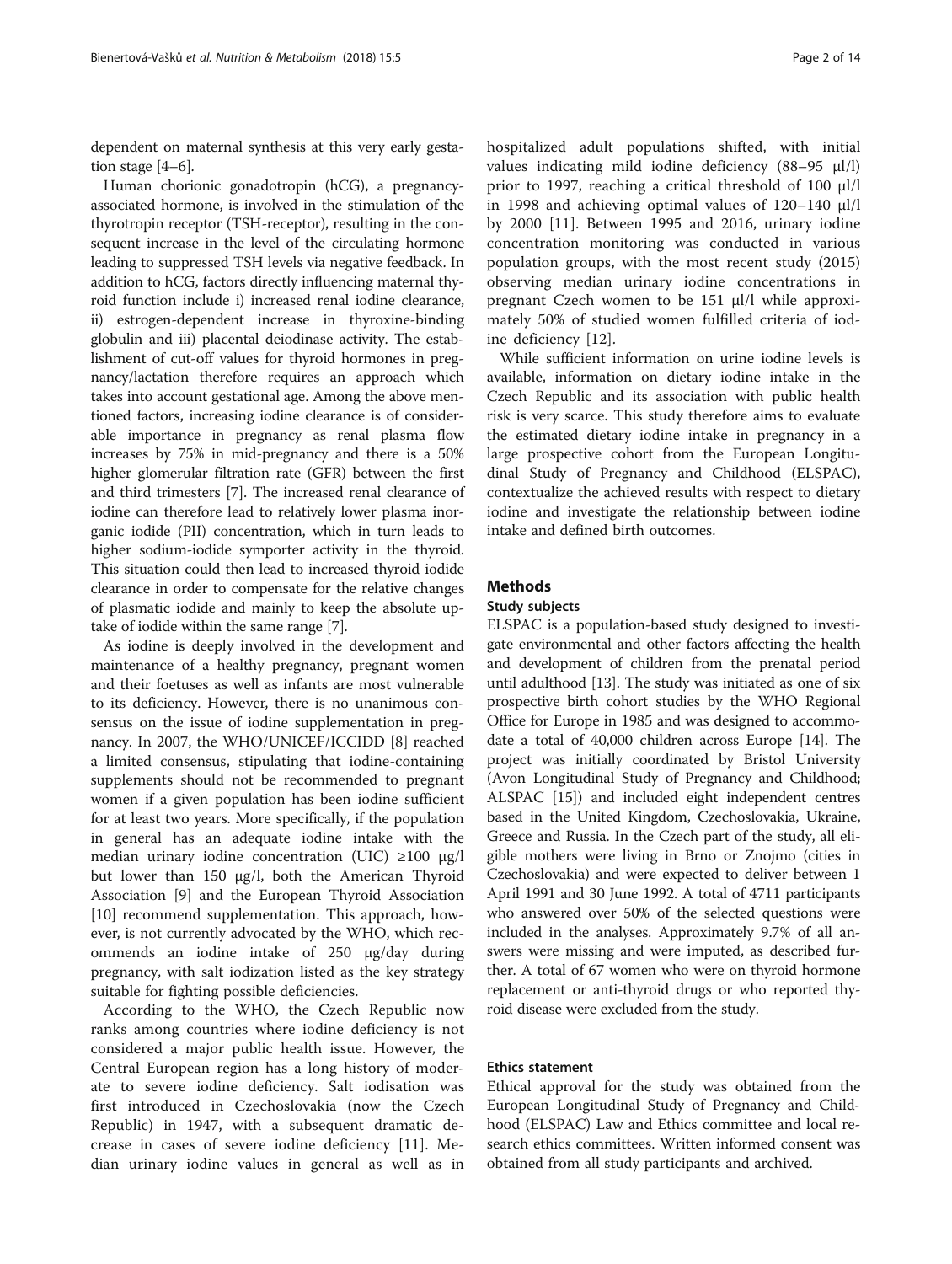#### Dietary assessment

Participating women were asked to answer two questionnaires during pregnancy, a questionnaire about themselves (P1 – About You, Mother) and a questionnaire about their pregnancy (P2 – I am Expecting a Baby). A self-reported food frequency questionnaire (FFQ) was included as part of the P2 questionnaire package in accordance with the ELSPAC protocol [[14](#page-12-0)] at 32 weeks of gestation in 1991– 1992. Based on available domestic and foreign sources as well as on an expert assessment of portion sizes carried out by nutrition specialists, a list of individual food items associated with specific portion sizes which also reflected the composition of food items in the early 1990s was developed. The final questionnaire included 145 items in 36 separate food groups. The utilization of domestic sources allowed us to define portion sizes not only for global foods but also for local or regional foods, in accordance with an approach previously used e.g. by the HAPIEE study [\[16\]](#page-12-0). Answers to a total of 44 questions from the P2 questionnaire were used to calculate iodine intake. The results of iodine content analysis for individual items and food groups are provided in Table [1](#page-3-0).

Food estimates were combined with iodine content data from national databases and reported as μg of iodine per 100 g or 100 ml. To achieve a precise and complete evaluation of iodine intake from all possible sources, the following databases were used in hierarchical order: Czech Food Composition Database [\[17](#page-12-0)], Slovak Online Food Database [[18\]](#page-12-0), National Food Composition Database in Finland [[19\]](#page-12-0), Danish Food Composition Databank [[20\]](#page-12-0), Composition of Foods Integrated Dataset (CoFID) [\[21\]](#page-12-0) and the Nutridan nutritional programme database [[22\]](#page-12-0). The consumption coefficient was derived from retrospective food consumption data based on databases from 1920 to 2006. The average portion was defined for all food item categories with respect to definitions in view of the fact that portion sizes have changed throughout the post-communist period, that weights and volumes of many foods have changed over time and that current sizes thus cannot be used. Generally, portion sizes were derived from two domestic sources from the 1990s: the Verbal and Graphic Formulation of Dietary Guidelines for the Czech Republic project [[23\]](#page-12-0) and the Czech National Food Consumption Survey, implemented in the 2003–2006 period [[24\]](#page-12-0). A weighted average of portion sizes for the entire food group was then calculated based on the consumption ratio of individual foods.

#### Birth outcomes

Selected birth outcomes were treated as dependent variables in the models: birth length and weight, placental weight and cephalisation and ponderal indices. Gestational age, gestational diabetes, gestational hypertension, stillbirth, congenital malformations, pre-eclampsia and IVF pregnancy were included as independent variables. All data were collected by healthcare professionals at the maternity hospital at the time of birth. Gestational age was determined using ultrasound dating.

Pre-eclampsia was defined in accordance with the International Society for the Study of Hypertension in Pregnancy (ISSHP) criteria [\[25](#page-12-0)] as systolic blood pressure  $\geq$  140 mmHg and/or diastolic blood pressure  $\geq$ 90 mmHg along with proteinuria of  $\geq 1+$  on urine dipstick testing occurring on two occasions after 20 weeks of gestation. Small for gestational age was defined as being below the 10th percentile of birth weight adjusted for gestational age at birth using internal standardisation by cohort. Preterm birth was defined as birth before 37 weeks of gestation. Gestational diabetes was defined as any record of a diagnosis of gestational diabetes at any time during the pregnancy in women without existing diabetes at the beginning of pregnancy.

Birth weight was measured to a precision of 0.1 kg. Placental weight was reported by the doctor present at birth. All possible gestational complications were summarised in the physician's birth questionnaire (N1). The ponderal index was calculated as birth weight (kg) divided by birth length cubed  $(m^3)$ . The cephalisation index was expressed as the ratio of head circumference at birth (cm  $\times$  10<sup>4</sup>) to birth weight (g) and later expressed as  $\mu$ m/g [\[26](#page-12-0)].

#### Covariates

Several variables may be considered to constitute potential confounding factors for the investigated birth outcomes. In order to construct statistical models for defined birth outcomes, the following independent variables were included in the analyses, as appropriate: dichotomised comorbidities in present and previous pregnancies (gestational diabetes at present, pre-eclampsia, gestational hypertension associated with a current pregnancy, stillbirth occurring in the past, in vitro fertilization associated with a current pregnancy and congenital malformations in the past), gestational age, maternal pre-conceptional weight, maternal age at birth, maternal smoking prior to pregnancy (never smoker, smoker in the past, smoker in the last nine months), living with partner status (yes–no), self-reported alcohol intake during pregnancy and selfreported drug abuse during pregnancy. Maternal socioeconomic status, a variable generally associated with adverse birth outcomes, was assessed based on several variables: maternal education (categorized according to ISCED), maternal job (categorized according to ISCO 88 and ISCO 08 into 16 groups and 4 skill levels), ethnicity (Caucasian, other) and family income calculated according to Eurostat recommendations for equalized family income [[27](#page-12-0)], and appropriately adjusted to. Since extreme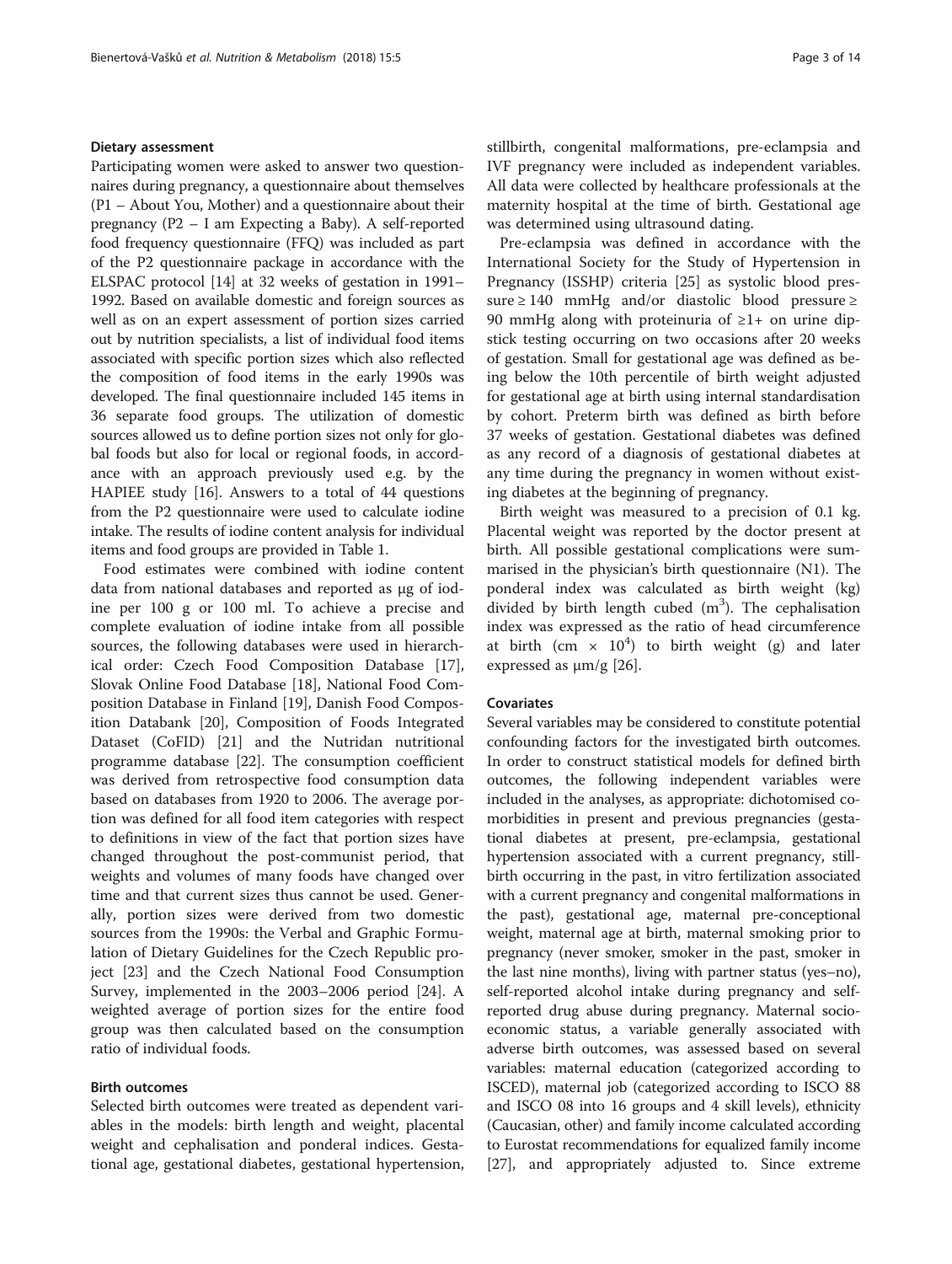frankfurters sausages

lodine content [μg/100 g or 100 ml]

<span id="page-3-0"></span>

| List of food groups               | Food item              | lodine content       | (Continued)         |                     |                                     |
|-----------------------------------|------------------------|----------------------|---------------------|---------------------|-------------------------------------|
|                                   |                        | [µg/100 g or 100 ml] | List of food groups | Food item           | lodine conter<br>[ $\mu$ g/100 g or |
| Refined flour bakery<br>products  | bread                  | 4.0                  |                     | other smoked meat   |                                     |
|                                   | rolls                  |                      |                     | products            |                                     |
|                                   | French bread           |                      |                     | hamburgers          |                                     |
| Whole-wheat bakery<br>products    | graham bread           | 4.0                  |                     | hamburger patties   |                                     |
|                                   | whole grain roll       |                      | Pizza               |                     | 6.5                                 |
| Breakfast cereals                 | oatmeal                | 4.0                  | Fish                | canned fish         | 30.0                                |
|                                   | puffed rice            |                      |                     | fresh fish          | 25.0                                |
|                                   | popcorn                |                      |                     | frozen fish         |                                     |
|                                   | porridge               | 11.0                 | Shellfish           | oysters             | 116.0                               |
|                                   | flavoured granola      |                      |                     | crabs               |                                     |
|                                   | bran                   | 1.3                  |                     | snails              |                                     |
|                                   | grain sprouts          |                      | Eggs                | eggs                | 50.0                                |
| Kolaches, sweet rolls sweet rolls |                        | 4.9                  |                     | breakfast eggs      | 50.0                                |
|                                   | kolaches               |                      | Cheese              | cheese              | 7.0                                 |
|                                   | cakes                  |                      |                     | breakfast cheese    | 7.0                                 |
|                                   | soufflés               |                      | Legumes             | baked beans         | 4.0                                 |
|                                   | leavened cakes         |                      |                     | peas                | 5.8                                 |
|                                   | sponge cake            |                      |                     | lentils             |                                     |
|                                   | doughnuts              | 8.9                  |                     | soybeans            |                                     |
|                                   | desserts               |                      |                     | breakfast beans     | 4.3                                 |
|                                   | omelettes              |                      |                     | breakfast soybeans  |                                     |
| Biscuits, wafers,                 | sponge biscuits        | 13.5                 | <b>Nuts</b>         | nuts                | 5.8                                 |
| sponge biscuits                   | filled wafers          |                      |                     | roasted nuts        |                                     |
| Puddings                          | fruit-based            | 14.1                 |                     | salted nuts         |                                     |
|                                   | milk-based             |                      | Fried potatoes      | French fries        | 3.6                                 |
|                                   | fruit yoghurt          |                      | Roasted potatoes    |                     | 9.0                                 |
|                                   | whipped cottage cheese |                      | Boiled potatoes     | boiled potatoes     | 9.3                                 |
|                                   | products               |                      |                     | mashed potatoes     |                                     |
| Poultry                           | chicken                | 1.1                  |                     |                     | 9.0                                 |
|                                   | ducks                  |                      | Pasta               |                     |                                     |
|                                   | goose                  |                      | Rice                | cooked rice         | 3.0                                 |
| Red meat                          | beef                   | 3.1                  | Leaf vegetables     | cabbage             | 4.8                                 |
|                                   | pork                   |                      |                     | kale (leaf cabbage) |                                     |
|                                   | mutton                 |                      |                     | cauliflower         |                                     |
|                                   | ham                    |                      |                     | spinach             |                                     |
|                                   | bacon                  |                      |                     | leek                |                                     |
| Pâtés                             | pâtés                  | 7.5                  |                     | green beans         |                                     |
|                                   | minced meat            |                      | Root vegetables     | carrot              | 7.9                                 |
| Offal                             | liver                  | 11.9                 |                     | parsley             |                                     |
|                                   | kidney                 |                      |                     | celery              |                                     |
|                                   | heart                  |                      |                     | beet                |                                     |
| Sausages                          | smoked meat            | $7.8\,$              | Salads              | lettuce             | 3.4                                 |

# in selected items/groups

|  | 7.9 |  |
|--|-----|--|
|  |     |  |
|  |     |  |
|  |     |  |
|  |     |  |

cucumber salad tomato salad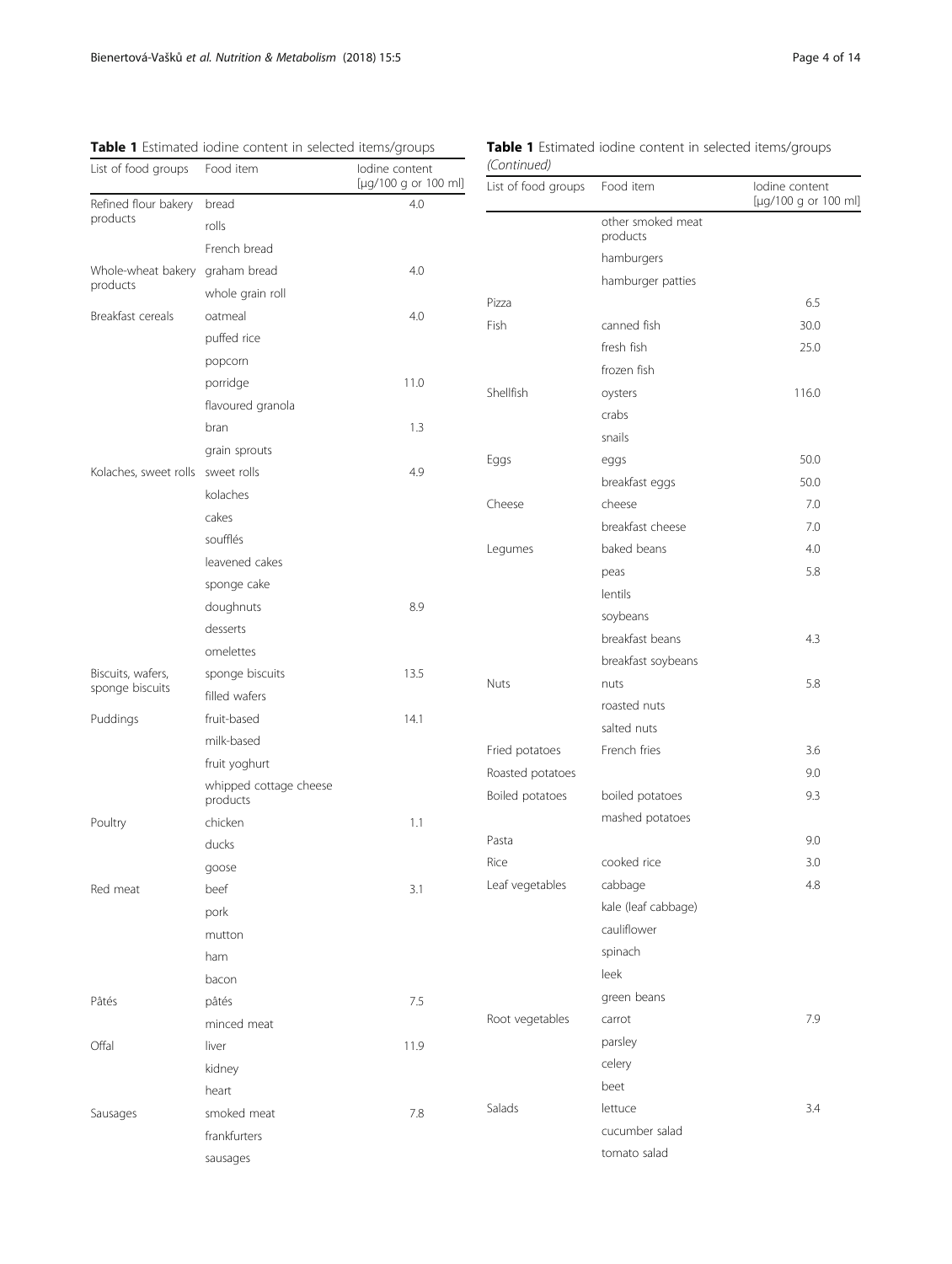|             | <b>Table 1</b> Estimated iodine content in selected items/groups |  |  |  |
|-------------|------------------------------------------------------------------|--|--|--|
| (Continued) |                                                                  |  |  |  |

| List of food groups          | Food item      | lodine content<br>[µg/100 g or 100 ml] |
|------------------------------|----------------|----------------------------------------|
| Fresh fruit                  | apples         | 3.2                                    |
|                              | pears          |                                        |
|                              | oranges        |                                        |
|                              | bananas        |                                        |
|                              | grapes         |                                        |
|                              | plums          |                                        |
| Fruit juices                 |                | 0.8                                    |
| Cola                         | Cola           | 0.5                                    |
|                              | Pepsi          |                                        |
| Tea except for<br>herbal tea |                | 0.1                                    |
| Coffee                       |                | 0.5                                    |
| Herbal teas                  |                | 0.2                                    |
| Chocolate                    | chocolate      | 14.5                                   |
|                              | confectionery  |                                        |
| Milk                         | milk           | 14.4                                   |
|                              | dairy products |                                        |
| Honey                        |                | 2.0                                    |
| Soft drinks                  | lemonade       | 3.2                                    |
|                              | soda           |                                        |
|                              |                |                                        |

maternal height may sometimes be associated with an increased risk of adverse birth outcomes, all models were adjusted to also accommodate maternal height. Moreover, as advanced maternal age as well as offspring gender may be associated with worse obstetric outcomes, adjustments taking into account maternal age at birth as well as child gender were also made.

#### Statistical modelling

Dietary iodine intake was analysed using 44 food items with established iodine content selected from FFQs administered to study subjects. Uniformity was tested by examining the distribution of variables in a loading plot verified using the Kaiser-Meyer-Olkin (KMO) measurement of adequacy with a value of 0.5 considered as acceptable for further analysis. The Bartlett sphericity test was used to establish whether the correlation matrix differed significantly from the identity matrix [\[28](#page-12-0)]. Orthogonal varimax rotation was used to minimize the number of indicators which might have high loading on one factor [\[29](#page-12-0)].

The relationship between maternal dietary iodine intake and birth outcomes was investigated using linear regression models. Multivariate models were built for each birth outcome separately in two steps. First, the association between maternal dietary iodine intake and birth outcomes was investigated using a crude unadjusted analysis using the univariate models. Second, biological factors (maternal height, paternal height, maternal preconception weight and maternal age), social and demographic characteristics (maternal and paternal education, ethnicity, occupation, equalized family income), maternal health and comorbidities of the mother and child (gestational diabetes, gestational hypertension, stillbirth, child congenital malformations, IVF pregnancy and pre-eclampsia), maternal alcohol consumption, substance abuse, smoking and use of nutritional supplements during pregnancy, and finally gestational age and sex of the child were included as potential confounders into final (adjusted) multivariate models.

Missing data were imputed using the Multiple Imputation by Chained Equations method [[30\]](#page-12-0) and regression models were built using imputed data. All analyses were performed using R, version 3.1.2 and STATA, version 14. P-values of less than 0.05 were considered statistically significant.

### Results

#### Population characteristics

The basic anthropometric and demographic characteristics of the study subjects are provided in Table [2.](#page-5-0)

#### Dietary patterns

Food group analysis was performed using factor analysis. The adequacy of data for analysis was evaluated based on the KMO value [[31](#page-12-0)]; the result of Bartlett's sphericity test  $(\chi^2 = 14,435, df = 630, p < 0.001)$  provided strong statistical evidence that the correlation matrix was significantly different from the identity matrix.

Three factors identified in pregnant women explained 14.6% of total variance. The first factor – which accounted for 6.2% of total variance among mothers – was labelled the prudent factor. This factor may be characterized by high factor loading in the case of wholewheat bakery products, fish, legumes, fresh vegetables, root vegetables and rice. The second factor – which accounted for 4.5% of total variance – was labelled the carbohydrate–dairy factor and included foods such as refined flour bakery products, pudding, cheese, fresh fruit, milk and dairy products. The third factor – which accounted for 3.9% of total variance – was labelled the junk food factor and included items such as biscuits, wafers, pies and cakes, French fries, roasted potatoes, pâté and ground meat. The factors scores of the individual patterns have been reported in our previous paper focusing on the association of anthropometry with dietary patterns of mothers in the third trimester [\[32\]](#page-12-0).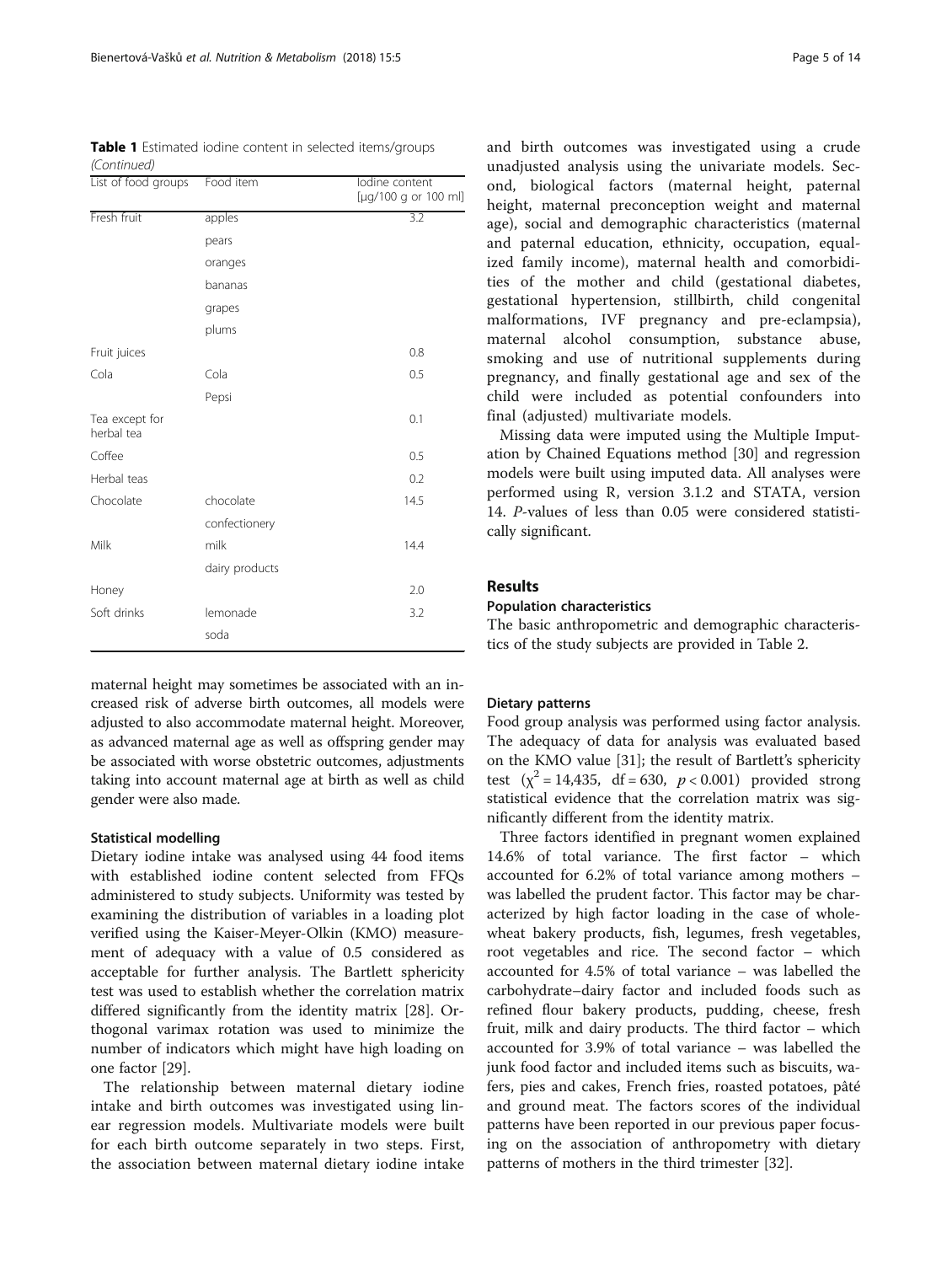| variable                        | unit              | mean  | sd   | median | 5th perc. | 95th perc. | min    | max    |
|---------------------------------|-------------------|-------|------|--------|-----------|------------|--------|--------|
| lodine intake                   | µg/day            | 106.6 | 42.4 | 101.1  | 49.2      | 175.6      | 6.7    | 612.5  |
| Family income                   | CZK/month         | 5490  | 2490 | 5000   | 2600      | 9000       | 1500   | 48,000 |
| Equalized family size           | person            | 2.2   | 0.6  | 2.1    | 1.8       | 3.3        | 1.0    | 10.5   |
| Equivalized family income       | CZK/month         | 2596  | 1286 | 2478   | 1071      | 4444       | 364    | 26,667 |
| Maternal age                    | y                 | 25.2  | 4.8  | 24.6   | 18.8      | 34.7       | 15.2   | 48.7   |
| Gestational age                 | week              | 39.7  | 1.7  | 39.9   | 36.7      | 41.9       | 23.1   | 44.6   |
| Birth length                    | cm                | 50.2  | 2.3  | 50.0   | 46.0      | 53.0       | 30.0   | 59.0   |
| Birth weight                    | q                 | 3290  | 493  | 3300   | 2500      | 4050       | 600    | 5350   |
| Placental weight                | g                 | 587   | 164  | 560    | 380       | 860        | 115    | 1500   |
| Head circumference              | cm                | 34.6  | 1.4  | 35.0   | 32.0      | 37.0       | 23.0   | 43.0   |
| Cephalisation index             | $\mu$ m/q         | 107.2 | 17.6 | 104.7  | 87.7      | 133.3      | 60.7   | 500.0  |
| Ponderal index                  | kg/m <sup>3</sup> | 25.9  | 2.3  | 25.8   | 22.5      | 29.6       | 16.3   | 49.3   |
| Birth weight / Placental weight |                   | 5.9   | 1.6  | 5.8    | 3.7       | 8.9        | 1.5    | 17.3   |
| Maternal height                 | cm                | 166.3 | 6.0  | 167.0  | 157.0     | 176.0      | 135.0  | 189.0  |
| Paternal height                 | cm                | 179.6 | 6.8  | 180.0  | 169.0     | 191.0      | 152.0  | 204.0  |
| Maternal preconc. weight        | kg                | 61.0  | 9.9  | 60.0   | 48.0      | 80.0       | 38.0   | 135.0  |
| Maternal preconc. BMI           | kg/m <sup>2</sup> | 22.0  | 3.3  | 21.5   | 18.1      | 28.3       | 15.1   | 46.1   |
| Energy intake                   | kJ/day            | 6558  | 2157 | 6272   | 3563      | 10,273     | 2504   | 19,362 |
| FS Prudent                      |                   | 0.0   | 1.0  | $-0.1$ | $-1.4$    | 1.9        | $-2.1$ | 3.9    |
| FS Carbohydrates                |                   | 0.0   | 1.0  | $-0.1$ | $-1.5$    | 1.8        | $-3.1$ | 3.5    |
| FS Junk food                    |                   | 0.0   | 1.0  | $-0.1$ | $-1.5$    | 1.8        | $-2.8$ | 3.7    |

<span id="page-5-0"></span>Table 2 Basic anthropometric/demographic characteristics of the study subjects

#### Estimated iodine intake and birth outcomes

In order to address the potential association between estimated iodine intake and placental size in the context of birth outcomes, we first performed an estimation of average dietary iodine intake by assigning average iodine intake to individual food items. Since no longitudinal comprehensive Czech database providing measured iodine levels for a broad spectrum of foods in the relevant period (1991–1992) is currently available, we derived iodine intake data from multiple available databases and systematically contextualized iodine content with individual FFQ items. As considerable differences in reported iodine intake between databases from various geographical regions were established, we based our methodology on the origin of iodine in foods in close geographical regions. For example, while the Czech Food Composition Database [\[17](#page-12-0)] reported values of iodine content in fish to be 0–4.1 μg/100 g, the National Food Composition Database in Finland [[33\]](#page-12-0) reported a value of 105 μg/100 g and the Danish Food Composition Databank [\[34\]](#page-12-0) reported a value of 253 μg/100 g. In such cases, we used values from the database from a geographical region closest to the Czech Republic. While the highest iodine content was reported for infant formula, powdered soups, smoked fish, canned meat and sausages, milk and saltwater fish, the most frequently consumed and thus most important dietary sources included milk, baked goods, eggs, saltwater fish, potatoes, pasta and yoghurt [[35\]](#page-12-0). The high dietary exposure to iodine from animal sources is the result of massive iodine supplementation of animal feed in the case of animals destined for meat and egg production, ongoing throughout the study period.

Once various birth outcomes included in the initial model were reduced to dependent variables, we obtained a single final model with a statistically significant relationship between estimated iodine intake and placental weight. We observed a negative association which indicates that every 100 μg of daily iodine intake during pregnancy is significantly associated with a 2.5% decrease in placental weight (95% CI: 0.6;4.3%).

Quartiles of cohort subjects with respect to estimated iodine intake are provided in Table [3](#page-6-0). Models for other outcomes including e.g. birth weight were non-significant and are not discussed further. The results of univariate as well as multivariate regression modelling for the logarithm of placental weight are provided in Table [4](#page-7-0). The table shows the estimated coefficients of linear regression in unadjusted (univariate) and fully adjusted (multivariate) models for the effects of maternal dietary iodine intake and other covariates on placental weight. Results with other birth outcomes as dependent variables are not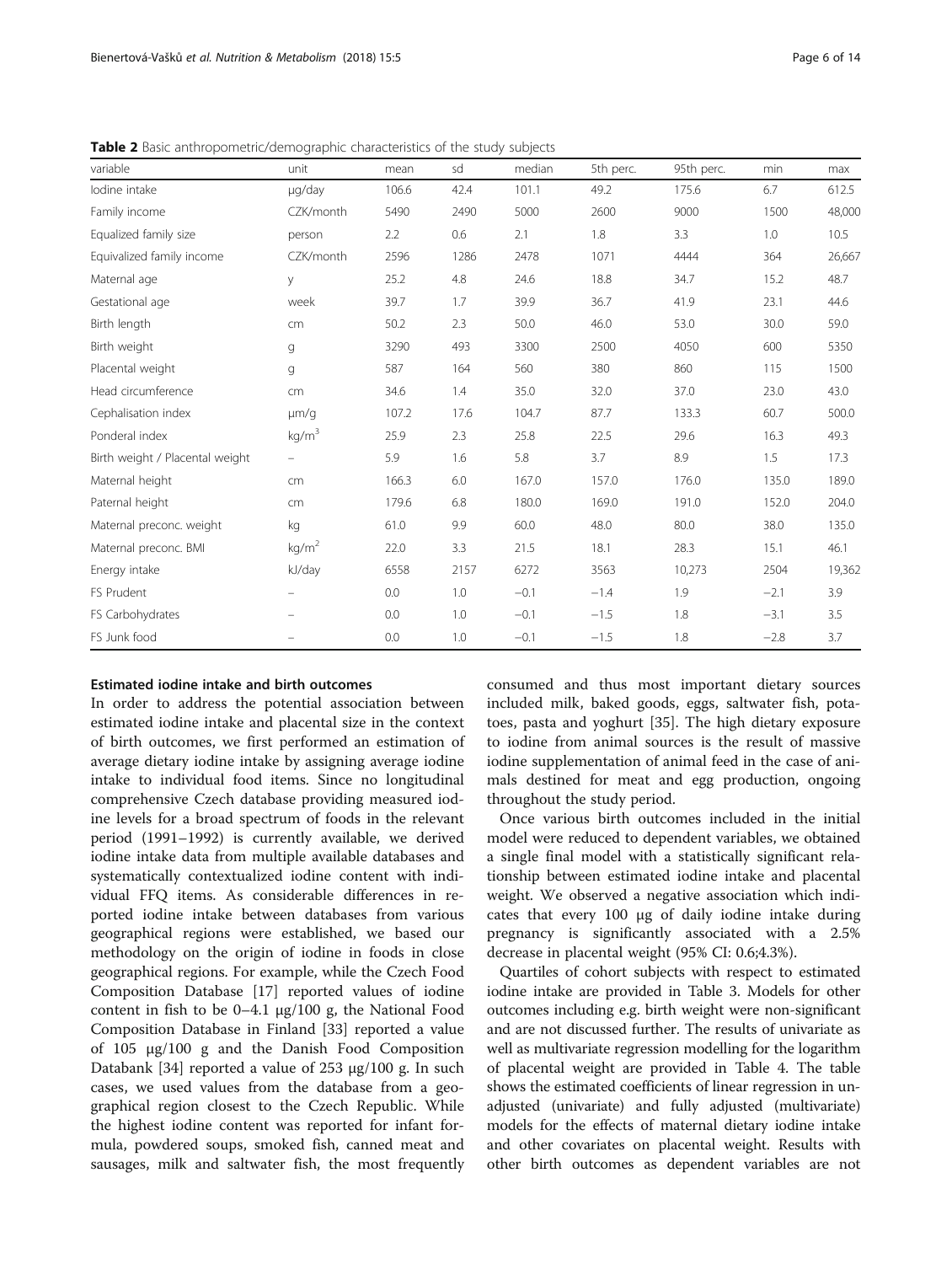| Variable                            | Estimated iodine intake [µq/day] |                                 |                                  |                        |            |  |  |
|-------------------------------------|----------------------------------|---------------------------------|----------------------------------|------------------------|------------|--|--|
|                                     | O <sub>1</sub><br>(6.6; 79.7]    | O <sub>2</sub><br>(79.7; 101.0] | O <sub>3</sub><br>(101.0; 127.5] | O4<br>(127.5; 612.5)   | $P-$ value |  |  |
| Birth length [cm]                   | $50.1 \pm 2.3$                   | $50.2 + 2.2$                    | $50.3 \pm 2.3$                   | $50.1 \pm 2.3$         | 0.112      |  |  |
| Birth weight [q]                    | $3288 \pm 470$                   | $3287 + 470$                    | 3325 ± 493 <sup>a</sup>          | $3263 \pm 501^a$       | 0.035      |  |  |
| Placental weight [g]                | $591 + 168$                      | 595 ± $167^a$                   | $587 \pm 166$                    | $576 \pm 163^{\circ}$  | 0.035      |  |  |
| Cephalisation index [µm/q]          | $107.5 + 20.1$                   | $107.1 + 16.4$                  | $106.0 + 16.8^{\circ}$           | $108.0 + 17.3^{\circ}$ | 0.059      |  |  |
| Ponderal index [kg/m <sup>3</sup> ] | $25.9 + 2.2$                     | $25.9 + 2.5$                    | $26.0 + 2.3$                     | $25.8 + 2.2$           | 0.266      |  |  |
| Birth weight/Placental weight [-]   | $5.9 \pm 1.6$                    | $5.9 \pm 1.6$                   | $6.0 \pm 1.55$                   | $6.0 \pm 1.6$          | 0.083      |  |  |

<span id="page-6-0"></span>**Table 3** Quartiles of study subjects in relation to birth outcomes and estimated iodine intake (as mean  $\pm$  sd)

<sup>a</sup>significant differences between means in post-hoc analysis using Tukey-Kramer method

shown as no significant associations with dietary iodine were observed. In the final model for the natural logarithm of placental weight, dietary estimated iodine intake was found to be a significant predictor of logarithm of placental weight (β =  $-0.025$ , 95% CI:  $-0.044$ ;  $-0.006$ ,  $p = 0.011$ ).

## Estimated iodine intake and birth weight / placental weight ratio

The results of univariate as well as multivariate regression modelling for the logarithm of birth weight / placental weight ratio are provided in Table [5.](#page-9-0)

#### **Discussion**

Multiple physiological changes in thyroid function take place during pregnancy; aberrant thyroid function during pregnancy has been associated with adverse obstetric outcomes [[36\]](#page-12-0). Since the adverse impact of thyroid dysfunction on foetal development and obstetric outcomes has been empirically observed for decades, the issue of whether to screen for maternal thyroid dysfunction antenatally or preconceptionally or not is subject to an ongoing debate which has yet to be resolved in a satisfactory way. Furthermore, supplementation guidelines are also being debated worldwide. However, insufficient information is currently available on the role of iodine dietary intake on birth outcomes and subsequent child development, especially as most studies focus on the effects of supplementation and not on modified dietary composition. Exceptions include studies by Bath et al. [[37\]](#page-12-0), Hynes et al. [\[38](#page-12-0)] and Abel et al. [[39\]](#page-12-0), which report that even a mild degree of iodine deficiency in pregnancy is associated with verbal IQ, reading accuracy and reading comprehension at 8 years [\[37](#page-12-0)], educational outcomes at 9 years [\[38](#page-12-0)] and child language delay, behavioural problems and reduced fine motor skills at 3 years of age [\[39](#page-12-0)].

Based on our results, iodine intake may potentially change the weight of the placenta or the birth weight / placental weight ratio by several percent. This supports a hypothesis which states that the placenta may serve to some extent as an iodine reservoir capable of expanding in size to increase its absorption potential in the case of lower dietary iodine intake, i.e. in a manner similar to the thyroid gland. The same association of iodine intake and placental size has been observed in mice [\[40](#page-12-0)]. Based on empirical observations of the detrimental effects of inadequate or excessive dietary iodine intake during pregnancy for foetal development and/or birth outcomes both for the mother and the child, it can be speculated that only a narrow range of optimum iodine levels leads to optimum outcomes. An existing animal study has reported the linear association of increasing toxicity with increasing dietary iodine intake and the association of decreasing placenta size with the linear growth of dietary iodine [\[40](#page-12-0)], which thus supports the hypothesis that maternal thyroid hormones are directly involved in placental growth and development control.

The above mentioned findings are in line with the current understanding of the role of the trophoblast in the regulation of iodine and thyroid hormone transfer from the mother to the foetus. While the foetal thyroid starts to concentrate iodine after the first 10–12 weeks of gestation, the synthesis and secretion of the thyroid hormone under TSH control starts at approximately 20 weeks of gestation [\[41](#page-12-0)]. Prior to the beginning of the autonomous synthesis of thyroid hormones, the foetus fully relies on maternal thyroxine and utilizes both T3 and T4 to stimulate EGF production by primary cytotrophoblasts, thus promoting their survival [[42\]](#page-12-0). Transplacental transport of maternal thyroid hormones is supported by the evidence of biologically significant concentrations of free thyroxine (t4) in foetal coelomic fluid, while these concentrations are highly independent on the thyroid of the offspring (in foetuses with absent thyroid, up to 50% of normal concentrations of t4 can be observed) [[43](#page-12-0)].

The transplacental passage of thyroid hormones from mother to foetus and the following supply of the thyroid hormones into trophoblast cells requires the expression of placental plasma membrane transporters for thyroid hormones. The human placenta displays a wide range of transporters for thyroid hormones from early gestation: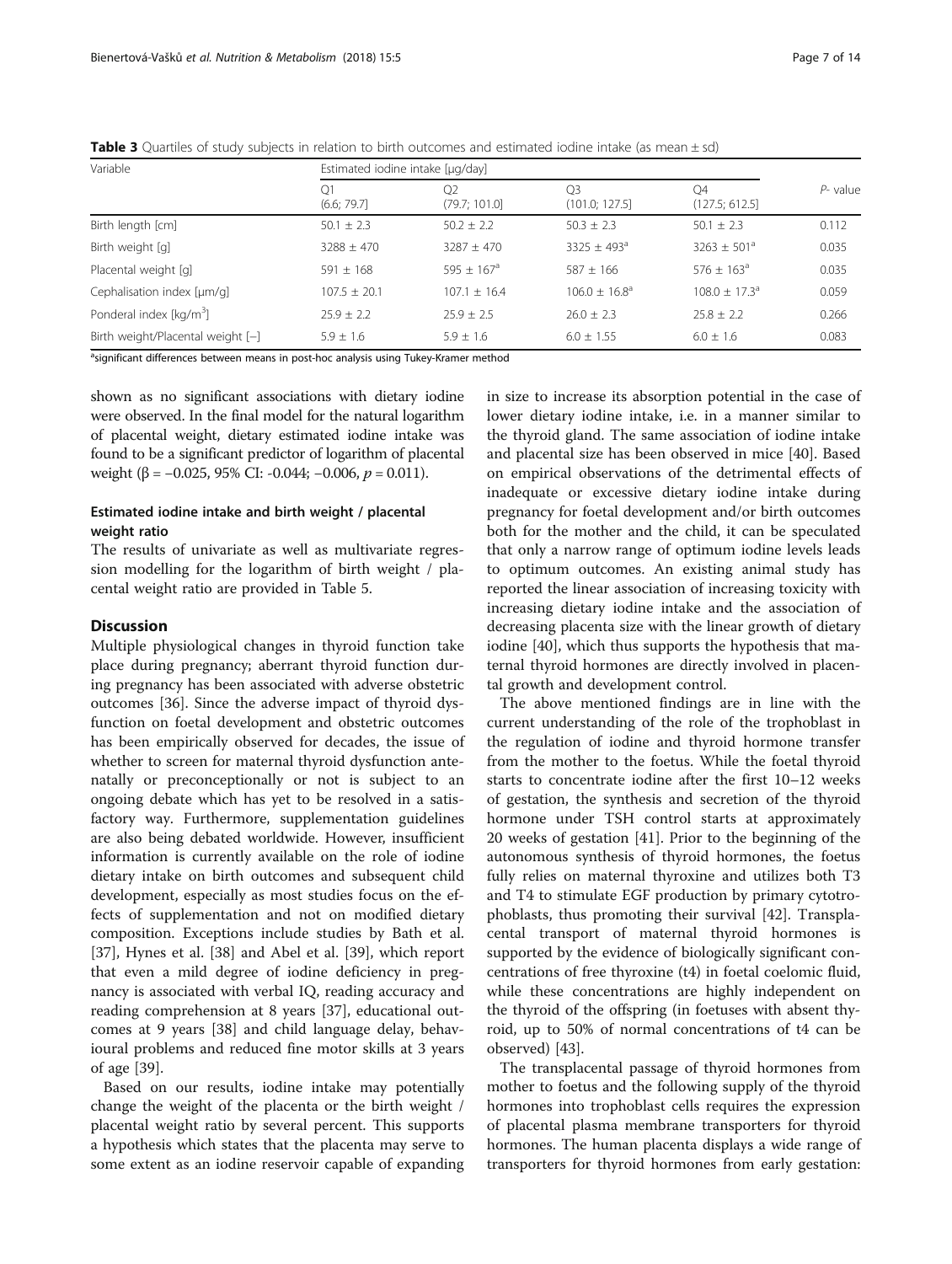<span id="page-7-0"></span>Table 4 The effects of iodine intake and other covariates on natural logarithm of placental weight in univariate and multivariate models

|                            |                  | Univariate models           |            | Multivariate model |                             |            |
|----------------------------|------------------|-----------------------------|------------|--------------------|-----------------------------|------------|
|                            | $\beta$ estimate | 95% CI for $\beta$ estimate | $p$ -value | $\beta$ estimate   | 95% CI for $\beta$ estimate | $p$ -value |
| lodine intake [100 µg/day] | $-0.032$         | $(-0.050; -0.013)$          | < 0.001    | $-0.025$           | $(-0.044; -0.006)$          | 0.011      |
| Gestational diabetes       |                  |                             |            |                    |                             |            |
| No                         | (ref)            |                             |            | (ref)              |                             |            |
| Yes                        | $-0.088$         | $(-0.149; -0.027)$          | 0.005      | $-0.080$           | $(-0.140; -0.020)$          | 0.009      |
| Pre-eclampsia              |                  |                             |            |                    |                             |            |
| No                         | (ref)            |                             |            | (ref)              |                             |            |
| Yes                        | $-0.105$         | $(-0.208; -0.002)$          | 0.046      | $-0.133$           | $(-0.234; -0.031)$          | 0.011      |
| Gestational hypertension   |                  |                             |            |                    |                             |            |
| No                         | (ref)            |                             |            | (ref)              |                             |            |
| Yes                        | 0.062            | (0.010; 0.113)              | 0.019      | 0.053              | (0.001; 0.104)              | 0.046      |
| Gestational age [w]        | 0.015            | (0.010; 0.019)              | < 0.001    | 0.013              | (0.009; 0.018)              | < 0.001    |
| Stillborn                  |                  |                             |            |                    |                             |            |
| No                         | (ref)            |                             |            | (ref)              |                             |            |
| Yes                        | $-0.064$         | $(-0.149; 0.022)$           | 0.143      | $-0.056$           | $(-0.140; 0.028)$           | 0.193      |
| IVF pregnancy              |                  |                             |            |                    |                             |            |
| No                         | (ref)            |                             |            | (ref)              |                             |            |
| Yes                        | 0.131            | (0.041; 0.220)              | 0.004      | 0.141              | (0.051; 0.230)              | 0.002      |
| Congenital malformations   |                  |                             |            |                    |                             |            |
| No                         | (ref)            |                             |            | (ref)              |                             |            |
| Yes                        | 0.016            | $(-0.025; 0.057)$           | 0.453      | 0.016              | $(-0.025; 0.056)$           | 0.443      |
| Smoking                    |                  |                             |            |                    |                             |            |
| Never                      | (ref)            |                             |            | (ref)              |                             |            |
| Past smoker                | 0.012            | $(-0.005; 0.029)$           | 0.152      | 0.008              | $(-0.009; 0.025)$           | 0.353      |
| Current smoker             | $-0.024$         | $(-0.052; 0.005)$           | 0.100      | $-0.019$           | $(-0.049; 0.011)$           | 0.206      |
| Substance abuse            |                  |                             |            |                    |                             |            |
| No                         | (ref)            |                             |            | (ref)              |                             |            |
| Yes                        | $-0.050$         | $(-0.134; 0.034)$           | 0.239      | $-0.033$           | $(-0.116; 0.051)$           | 0.443      |
| Alcohol                    |                  |                             |            |                    |                             |            |
| No                         | (ref)            |                             |            | (ref)              |                             |            |
| Yes                        | $-0.018$         | $(-0.048; 0.013)$           | 0.261      | $-0.020$           | $(-0.050; 0.011)$           | 0.213      |
| Nutritional supplements    |                  |                             |            |                    |                             |            |
| No                         | (ref)            |                             |            | (ref)              |                             |            |
| Yes                        | 0.050            | (0.035; 0.066)              | < 0.001    | 0.047              | (0.031; 0.063)              | < 0.001    |
| ISCO skill level - mother  |                  |                             |            |                    |                             |            |
| Skill level 1              | (ref)            |                             |            | (ref)              |                             |            |
| Skill level 2              | 0.005            | $(-0.031; 0.040)$           | 0.805      | 0.001              | $(-0.036; 0.037)$           | 0.978      |
| Skill level 3              | $-0.009$         | $(-0.048; 0.030)$           | 0.639      | $-0.015$           | $(-0.056; 0.027)$           | 0.493      |
| Skill level 4              | $-0.006$         | $(-0.043; 0.031)$           | 0.741      | $-0.014$           | $(-0.055; 0.027)$           | 0.506      |
| Skill level unassigned     | $-0.051$         | $(-0.176; 0.075)$           | 0.428      | $-0.056$           | $(-0.179; 0.068)$           | 0.377      |
| ISCO skill level - father  |                  |                             |            |                    |                             |            |
| Skill level 1              | (ref)            |                             |            | (ref)              |                             |            |
| Skill level 2              | $-0.006$         | $(-0.059; 0.046)$           | 0.814      | $-0.007$           | $(-0.059; 0.044)$           | 0.783      |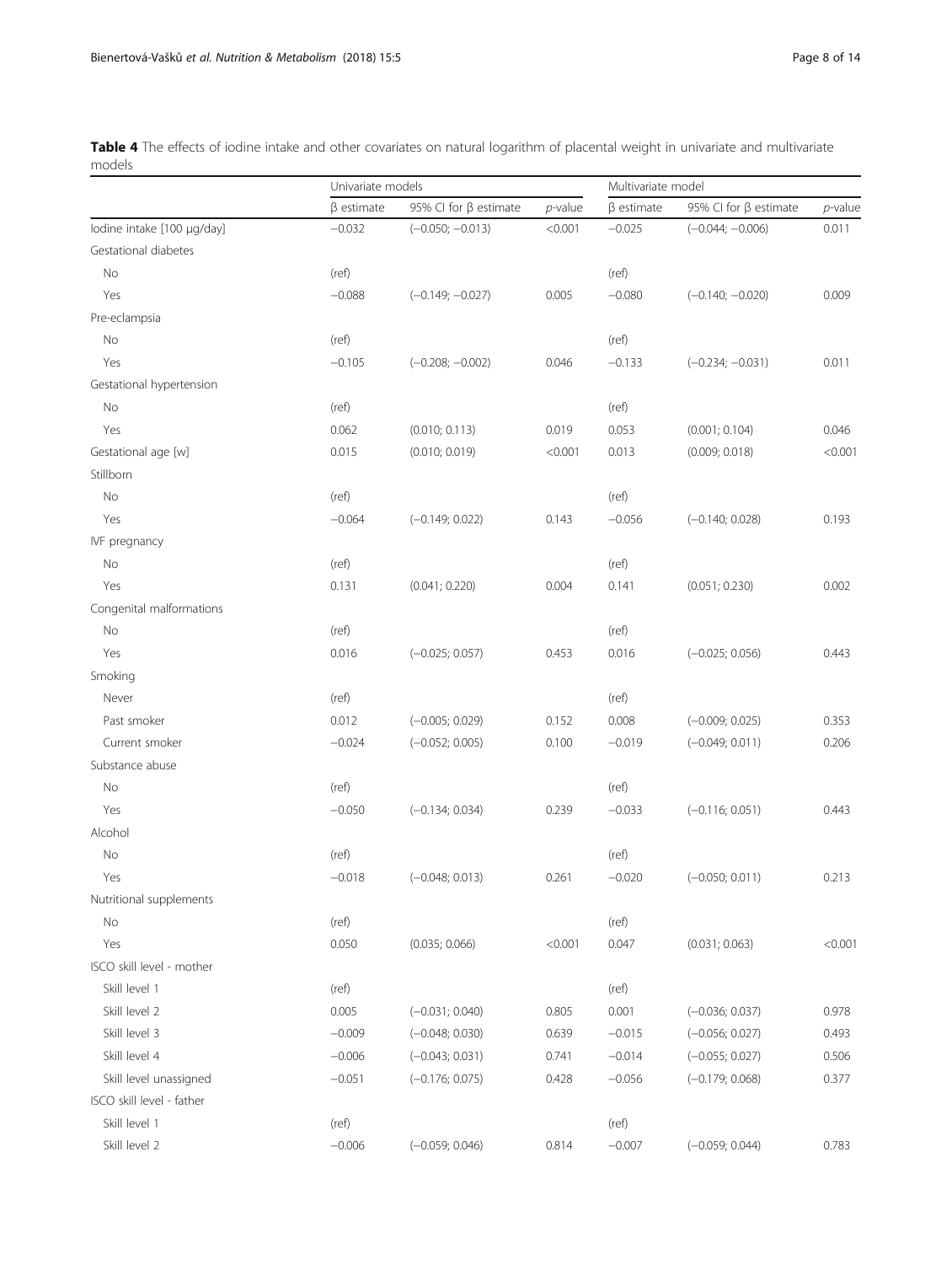|                                                   | Univariate models |                             |            | Multivariate model |                             |            |  |
|---------------------------------------------------|-------------------|-----------------------------|------------|--------------------|-----------------------------|------------|--|
|                                                   | $\beta$ estimate  | 95% CI for $\beta$ estimate | $p$ -value | $\beta$ estimate   | 95% CI for $\beta$ estimate | $p$ -value |  |
| Skill level 3                                     | $-0.026$          | $(-0.083; 0.031)$           | 0.369      | $-0.019$           | $(-0.076; 0.038)$           | 0.508      |  |
| Skill level 4                                     | $-0.013$          | $(-0.066; 0.041)$           | 0.641      | 0.010              | $(-0.046; 0.065)$           | 0.734      |  |
| Skill level unassigned                            | 0.004             | $(-0.056; 0.064)$           | 0.894      | 0.026              | $(-0.033; 0.085)$           | 0.386      |  |
| Education - mother                                |                   |                             |            |                    |                             |            |  |
| Basic                                             | (ref)             |                             |            | (ref)              |                             |            |  |
| Secondary                                         | 0.005             | $(-0.012; 0.023)$           | 0.529      | 0.022              | (0.002; 0.043)              | 0.035      |  |
| University and higher                             | 0.000             | $(-0.021; 0.022)$           | 0.977      | 0.033              | (0.001; 0.065)              | 0.043      |  |
| Education - father                                |                   |                             |            |                    |                             |            |  |
| Basic                                             | (ref)             |                             |            | (ref)              |                             |            |  |
| Secondary                                         | $-0.001$          | $(-0.021; 0.018)$           | 0.880      | $-0.001$           | $(-0.023; 0.021)$           | 0.936      |  |
| University and higher                             | $-0.016$          | $(-0.035; 0.003)$           | 0.090      | $-0.025$           | $(-0.054; 0.004)$           | 0.091      |  |
| Equalized family intake [1000 CZK/month]          | $-0.002$          | $(-0.011; 0.008)$           | 0.698      | $-0.002$           | $(-0.012; 0.009)$           | 0.732      |  |
| Age - mother [y]                                  | 0.001             | $(-0.001; 0.002)$           | 0.377      | 0.000              | $(-0.001; 0.002)$           | 0.669      |  |
| Height - mother [cm]                              | 0.002             | (0.000; 0.003)              | 0.012      | 0.002              | (0.000; 0.003)              | 0.014      |  |
| Height - father [cm]                              | 0.000             | $(-0.001; 0.001)$           | 0.973      | 0.000              | $(-0.002; 0.001)$           | 0.501      |  |
| Maternal preconceptional BMI [kg/m <sup>2</sup> ] | 0.008             | (0.006; 0.010)              | < 0.001    | 0.007              | (0.005; 0.010)              | < 0.001    |  |
| Ethnicity - mother                                |                   |                             |            |                    |                             |            |  |
| European                                          | (ref)             |                             |            | (ref)              |                             |            |  |
| Others                                            | $-0.029$          | $(-0.100; 0.042)$           | 0.429      | 0.020              | $(-0.063; 0.104)$           | 0.632      |  |
| Ethnicity - father                                |                   |                             |            |                    |                             |            |  |
| European                                          | (ref)             |                             |            | (ref)              |                             |            |  |
| Others                                            | $-0.039$          | $(-0.094; 0.016)$           | 0.168      | $-0.018$           | $(-0.083; 0.047)$           | 0.591      |  |
| Sex of the child                                  |                   |                             |            |                    |                             |            |  |
| Girl                                              | (ref)             |                             |            | (ref)              |                             |            |  |
| Boy                                               | 0.029             | (0.014; 0.045)              | < 0.001    | 0.029              | (0.014; 0.045)              | < 0.001    |  |

Table 4 The effects of iodine intake and other covariates on natural logarithm of placental weight in univariate and multivariate models (Continued)

MCT8, MCT10, LAT1, LAT2, OATP1A2 and OATP4A1; the observed expression patterns are different between pregnancies with normal physiology and pregnancies affected with intrauterine growth restriction [\[44\]](#page-12-0). These transporters have been recently shown to accumulate iodine in the placental cell lines and are generally upregulated by hCG [\[44](#page-12-0)].

The delivery of the maternal thyroid hormones to the foetus therefore depends on i) the availability of the thyroid hormones in the maternal circulation and ii) the functional effectiveness of the transplacental transport systems. Current knowledge of thyroid hormone transporters not only strongly suggests that the placenta plays a role in iodine uptake, but also supports the hypothesis that the placenta may act as a storage capacity supplying iodine to the foetus gradually [\[45\]](#page-13-0). This is supported by recently established evidence which indicates that placental iodine uptake is saturable, which is typical of the thyroid gland [[46](#page-13-0)]. To conclude, while the thyroid has a

demonstrably greater capacity for iodide update than the placenta, the placenta and thyroid appear to share numerous iodine uptake and efflux mechanisms [\[45\]](#page-13-0).

The exact mechanism and reason for decreasing placental size with increasing dietary iodine is, however, unknown and deserves further investigation. Although the importance of aberrant placental size is generally unclear, some evidence indicates that placental size may be associated with future developmental/cardiometabolic conditions. Some studies suggest that placental size is correlated with birth weight as well as with placental function [\[47\]](#page-13-0). Under certain conditions, e.g. malnutrition, the placental surface may increase in order to obtain more nutrients for the foetus, which may in turn result in increased placental weight at birth [[48](#page-13-0), [49\]](#page-13-0). On the whole, while a small placenta has previously been associated with premature birth risk, increased placental size has been associated with an increased rate of adverse conditions in newborns [[50\]](#page-13-0). Some studies also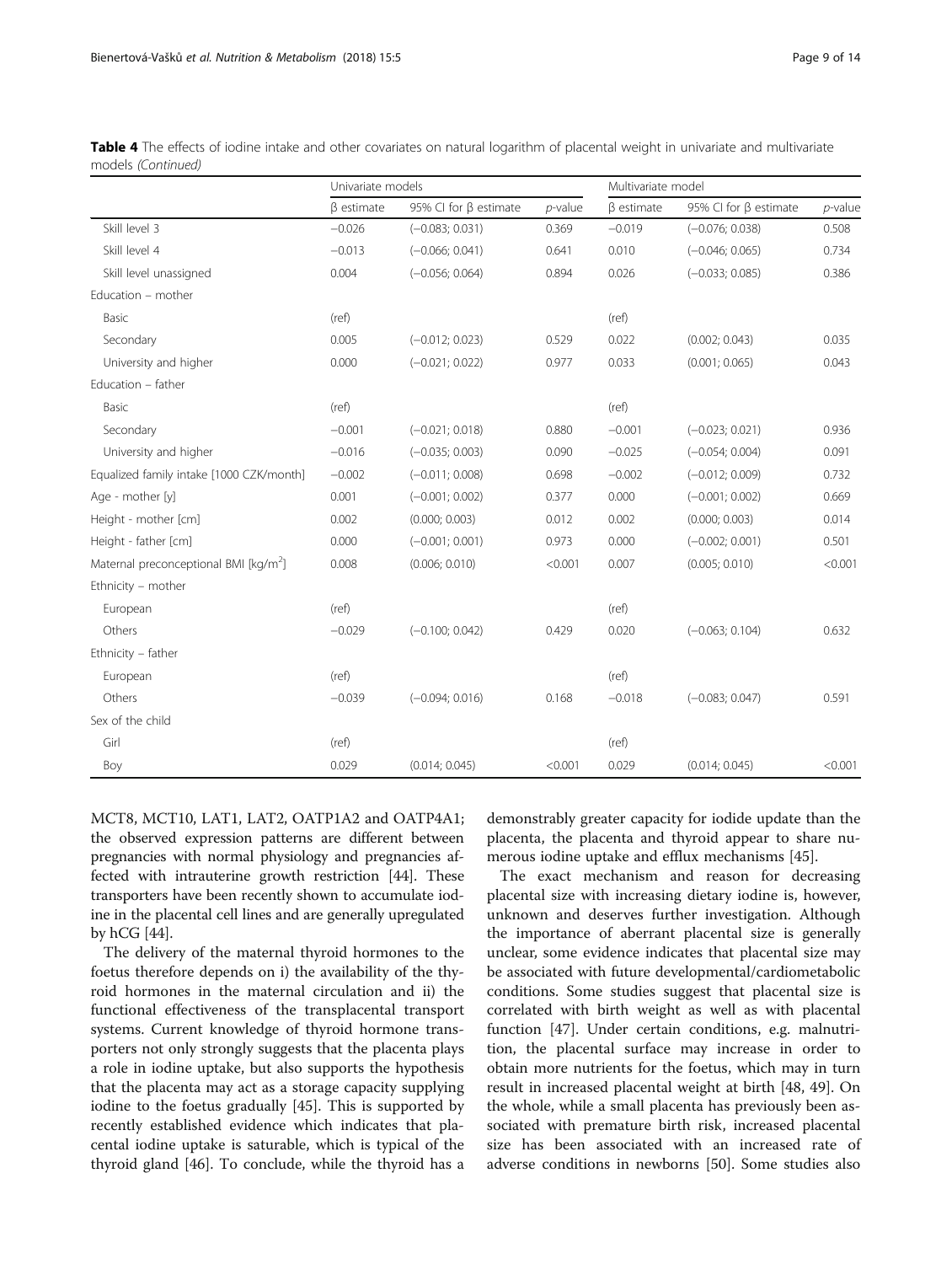<span id="page-9-0"></span>

| Table 5 The effects of iodine intake and other covariates on natural logarithm of birth weight/placental weight ratio in univariate |  |  |  |  |
|-------------------------------------------------------------------------------------------------------------------------------------|--|--|--|--|
| and multivariate models                                                                                                             |  |  |  |  |

| 95% CI for $\beta$ estimate<br>95% CI for $\beta$ estimate<br>$\beta$ estimate<br>$p$ -value<br>$\beta$ estimate<br>$p$ -value<br>lodine intake [100 µg/day]<br>0.015<br>$(-0.005; 0.035)$<br>0.016<br>0.136<br>0.024<br>(0.004; 0.043)<br>Gestational diabetes<br>No<br>(ref)<br>(ref)<br>Yes<br>0.093<br>(0.030; 0.156)<br>0.004<br>0.106<br>(0.045; 0.167)<br>< 0.001<br>Pre-eclampsia<br>(ref)<br>No<br>(ref)<br>Yes<br>0.008<br>$(-0.100; 0.116)$<br>0.883<br>0.039<br>$(-0.065; 0.143)$<br>0.460<br>Gestational hypertension<br>(ref)<br>No<br>(ref)<br>< 0.001<br>$-0.085$<br>0.002<br>Yes<br>$-0.099$<br>$(-0.153; -0.045)$<br>$(-0.138; -0.032)$<br>0.042<br>(0.037; 0.046)<br>< 0.001<br>0.041<br>(0.036; 0.046)<br>< 0.001<br>Gestational age [w]<br>Stillborn<br><b>No</b><br>(ref)<br>(ref)<br>Yes<br>$-0.008$<br>$(-0.097; 0.081)$<br>0.860<br>0.008<br>$(-0.076; 0.092)$<br>0.848<br>IVF pregnancy<br>(ref)<br>No<br>(ref)<br>Yes<br>0.015<br>$-0.126$<br>0.006<br>$-0.116$<br>$(-0.210; -0.023)$<br>$(-0.216; -0.037)$<br>Congenital malformations<br>No<br>(ref)<br>(ref)<br>Yes<br>$-0.029$<br>$(-0.071; 0.013)$<br>0.179<br>$-0.035$<br>$(-0.075; 0.006)$<br>0.095<br>Smoking<br>(ref)<br>Never<br>(ref)<br>Past smoker<br>$-0.012$<br>0.178<br>$-0.012$<br>0.172<br>$(-0.029; 0.005)$<br>$(-0.029; 0.005)$<br>Current smoker<br>$-0.031$<br>$(-0.060; -0.002)$<br>0.039<br>$-0.019$<br>$(-0.049; 0.011)$<br>0.215<br>Substance abuse<br>(ref)<br>No<br>(ref)<br>Yes<br>$(-0.113; 0.056)$<br>0.501<br>0.000<br>$(-0.083; 0.083)$<br>0.998<br>$-0.029$<br>Alcohol<br>No<br>(ref)<br>(ref)<br>Yes<br>0.015<br>$(-0.018; 0.048)$<br>0.372<br>0.016<br>$(-0.015; 0.046)$<br>0.317<br>Nutritional supplements<br>(ref)<br>(ref)<br>No<br>Yes<br>$-0.050$<br>$(-0.066; -0.034)$<br>< 0.001<br>$-0.045$<br>$(-0.061; -0.028)$<br>< 0.001<br>ISCO skill level - mother<br>Skill level 1<br>(ref)<br>(ref)<br>Skill level 2<br>0.009<br>$(-0.028; 0.047)$<br>0.634<br>0.006<br>$(-0.031; 0.042)$<br>0.764<br>Skill level 3<br>0.029<br>$(-0.011; 0.070)$<br>0.016<br>$(-0.026; 0.058)$<br>0.444<br>0.160<br>Skill level 4<br>0.039<br>(0.000; 0.078)<br>0.047<br>0.019<br>0.364<br>$(-0.022; 0.061)$<br>Skill level unassigned<br>0.018<br>$(-0.111; 0.147)$<br>0.786<br>0.031<br>$(-0.093; 0.155)$<br>0.621<br>ISCO skill level - father<br>Skill level 1<br>(ref)<br>(ref)<br>Skill level 2<br>0.021<br>$(-0.034; 0.076)$<br>0.449<br>0.010<br>$(-0.043; 0.063)$<br>0.709 | Univariate models |  | Multivariate model |  |  |
|---------------------------------------------------------------------------------------------------------------------------------------------------------------------------------------------------------------------------------------------------------------------------------------------------------------------------------------------------------------------------------------------------------------------------------------------------------------------------------------------------------------------------------------------------------------------------------------------------------------------------------------------------------------------------------------------------------------------------------------------------------------------------------------------------------------------------------------------------------------------------------------------------------------------------------------------------------------------------------------------------------------------------------------------------------------------------------------------------------------------------------------------------------------------------------------------------------------------------------------------------------------------------------------------------------------------------------------------------------------------------------------------------------------------------------------------------------------------------------------------------------------------------------------------------------------------------------------------------------------------------------------------------------------------------------------------------------------------------------------------------------------------------------------------------------------------------------------------------------------------------------------------------------------------------------------------------------------------------------------------------------------------------------------------------------------------------------------------------------------------------------------------------------------------------------------------------------------------------------------------------------------------------------------------------------------------------------------------------------------------------------------------------------------------------------------------------------------------------------------|-------------------|--|--------------------|--|--|
|                                                                                                                                                                                                                                                                                                                                                                                                                                                                                                                                                                                                                                                                                                                                                                                                                                                                                                                                                                                                                                                                                                                                                                                                                                                                                                                                                                                                                                                                                                                                                                                                                                                                                                                                                                                                                                                                                                                                                                                                                                                                                                                                                                                                                                                                                                                                                                                                                                                                                       |                   |  |                    |  |  |
|                                                                                                                                                                                                                                                                                                                                                                                                                                                                                                                                                                                                                                                                                                                                                                                                                                                                                                                                                                                                                                                                                                                                                                                                                                                                                                                                                                                                                                                                                                                                                                                                                                                                                                                                                                                                                                                                                                                                                                                                                                                                                                                                                                                                                                                                                                                                                                                                                                                                                       |                   |  |                    |  |  |
|                                                                                                                                                                                                                                                                                                                                                                                                                                                                                                                                                                                                                                                                                                                                                                                                                                                                                                                                                                                                                                                                                                                                                                                                                                                                                                                                                                                                                                                                                                                                                                                                                                                                                                                                                                                                                                                                                                                                                                                                                                                                                                                                                                                                                                                                                                                                                                                                                                                                                       |                   |  |                    |  |  |
|                                                                                                                                                                                                                                                                                                                                                                                                                                                                                                                                                                                                                                                                                                                                                                                                                                                                                                                                                                                                                                                                                                                                                                                                                                                                                                                                                                                                                                                                                                                                                                                                                                                                                                                                                                                                                                                                                                                                                                                                                                                                                                                                                                                                                                                                                                                                                                                                                                                                                       |                   |  |                    |  |  |
|                                                                                                                                                                                                                                                                                                                                                                                                                                                                                                                                                                                                                                                                                                                                                                                                                                                                                                                                                                                                                                                                                                                                                                                                                                                                                                                                                                                                                                                                                                                                                                                                                                                                                                                                                                                                                                                                                                                                                                                                                                                                                                                                                                                                                                                                                                                                                                                                                                                                                       |                   |  |                    |  |  |
|                                                                                                                                                                                                                                                                                                                                                                                                                                                                                                                                                                                                                                                                                                                                                                                                                                                                                                                                                                                                                                                                                                                                                                                                                                                                                                                                                                                                                                                                                                                                                                                                                                                                                                                                                                                                                                                                                                                                                                                                                                                                                                                                                                                                                                                                                                                                                                                                                                                                                       |                   |  |                    |  |  |
|                                                                                                                                                                                                                                                                                                                                                                                                                                                                                                                                                                                                                                                                                                                                                                                                                                                                                                                                                                                                                                                                                                                                                                                                                                                                                                                                                                                                                                                                                                                                                                                                                                                                                                                                                                                                                                                                                                                                                                                                                                                                                                                                                                                                                                                                                                                                                                                                                                                                                       |                   |  |                    |  |  |
|                                                                                                                                                                                                                                                                                                                                                                                                                                                                                                                                                                                                                                                                                                                                                                                                                                                                                                                                                                                                                                                                                                                                                                                                                                                                                                                                                                                                                                                                                                                                                                                                                                                                                                                                                                                                                                                                                                                                                                                                                                                                                                                                                                                                                                                                                                                                                                                                                                                                                       |                   |  |                    |  |  |
|                                                                                                                                                                                                                                                                                                                                                                                                                                                                                                                                                                                                                                                                                                                                                                                                                                                                                                                                                                                                                                                                                                                                                                                                                                                                                                                                                                                                                                                                                                                                                                                                                                                                                                                                                                                                                                                                                                                                                                                                                                                                                                                                                                                                                                                                                                                                                                                                                                                                                       |                   |  |                    |  |  |
|                                                                                                                                                                                                                                                                                                                                                                                                                                                                                                                                                                                                                                                                                                                                                                                                                                                                                                                                                                                                                                                                                                                                                                                                                                                                                                                                                                                                                                                                                                                                                                                                                                                                                                                                                                                                                                                                                                                                                                                                                                                                                                                                                                                                                                                                                                                                                                                                                                                                                       |                   |  |                    |  |  |
|                                                                                                                                                                                                                                                                                                                                                                                                                                                                                                                                                                                                                                                                                                                                                                                                                                                                                                                                                                                                                                                                                                                                                                                                                                                                                                                                                                                                                                                                                                                                                                                                                                                                                                                                                                                                                                                                                                                                                                                                                                                                                                                                                                                                                                                                                                                                                                                                                                                                                       |                   |  |                    |  |  |
|                                                                                                                                                                                                                                                                                                                                                                                                                                                                                                                                                                                                                                                                                                                                                                                                                                                                                                                                                                                                                                                                                                                                                                                                                                                                                                                                                                                                                                                                                                                                                                                                                                                                                                                                                                                                                                                                                                                                                                                                                                                                                                                                                                                                                                                                                                                                                                                                                                                                                       |                   |  |                    |  |  |
|                                                                                                                                                                                                                                                                                                                                                                                                                                                                                                                                                                                                                                                                                                                                                                                                                                                                                                                                                                                                                                                                                                                                                                                                                                                                                                                                                                                                                                                                                                                                                                                                                                                                                                                                                                                                                                                                                                                                                                                                                                                                                                                                                                                                                                                                                                                                                                                                                                                                                       |                   |  |                    |  |  |
|                                                                                                                                                                                                                                                                                                                                                                                                                                                                                                                                                                                                                                                                                                                                                                                                                                                                                                                                                                                                                                                                                                                                                                                                                                                                                                                                                                                                                                                                                                                                                                                                                                                                                                                                                                                                                                                                                                                                                                                                                                                                                                                                                                                                                                                                                                                                                                                                                                                                                       |                   |  |                    |  |  |
|                                                                                                                                                                                                                                                                                                                                                                                                                                                                                                                                                                                                                                                                                                                                                                                                                                                                                                                                                                                                                                                                                                                                                                                                                                                                                                                                                                                                                                                                                                                                                                                                                                                                                                                                                                                                                                                                                                                                                                                                                                                                                                                                                                                                                                                                                                                                                                                                                                                                                       |                   |  |                    |  |  |
|                                                                                                                                                                                                                                                                                                                                                                                                                                                                                                                                                                                                                                                                                                                                                                                                                                                                                                                                                                                                                                                                                                                                                                                                                                                                                                                                                                                                                                                                                                                                                                                                                                                                                                                                                                                                                                                                                                                                                                                                                                                                                                                                                                                                                                                                                                                                                                                                                                                                                       |                   |  |                    |  |  |
|                                                                                                                                                                                                                                                                                                                                                                                                                                                                                                                                                                                                                                                                                                                                                                                                                                                                                                                                                                                                                                                                                                                                                                                                                                                                                                                                                                                                                                                                                                                                                                                                                                                                                                                                                                                                                                                                                                                                                                                                                                                                                                                                                                                                                                                                                                                                                                                                                                                                                       |                   |  |                    |  |  |
|                                                                                                                                                                                                                                                                                                                                                                                                                                                                                                                                                                                                                                                                                                                                                                                                                                                                                                                                                                                                                                                                                                                                                                                                                                                                                                                                                                                                                                                                                                                                                                                                                                                                                                                                                                                                                                                                                                                                                                                                                                                                                                                                                                                                                                                                                                                                                                                                                                                                                       |                   |  |                    |  |  |
|                                                                                                                                                                                                                                                                                                                                                                                                                                                                                                                                                                                                                                                                                                                                                                                                                                                                                                                                                                                                                                                                                                                                                                                                                                                                                                                                                                                                                                                                                                                                                                                                                                                                                                                                                                                                                                                                                                                                                                                                                                                                                                                                                                                                                                                                                                                                                                                                                                                                                       |                   |  |                    |  |  |
|                                                                                                                                                                                                                                                                                                                                                                                                                                                                                                                                                                                                                                                                                                                                                                                                                                                                                                                                                                                                                                                                                                                                                                                                                                                                                                                                                                                                                                                                                                                                                                                                                                                                                                                                                                                                                                                                                                                                                                                                                                                                                                                                                                                                                                                                                                                                                                                                                                                                                       |                   |  |                    |  |  |
|                                                                                                                                                                                                                                                                                                                                                                                                                                                                                                                                                                                                                                                                                                                                                                                                                                                                                                                                                                                                                                                                                                                                                                                                                                                                                                                                                                                                                                                                                                                                                                                                                                                                                                                                                                                                                                                                                                                                                                                                                                                                                                                                                                                                                                                                                                                                                                                                                                                                                       |                   |  |                    |  |  |
|                                                                                                                                                                                                                                                                                                                                                                                                                                                                                                                                                                                                                                                                                                                                                                                                                                                                                                                                                                                                                                                                                                                                                                                                                                                                                                                                                                                                                                                                                                                                                                                                                                                                                                                                                                                                                                                                                                                                                                                                                                                                                                                                                                                                                                                                                                                                                                                                                                                                                       |                   |  |                    |  |  |
|                                                                                                                                                                                                                                                                                                                                                                                                                                                                                                                                                                                                                                                                                                                                                                                                                                                                                                                                                                                                                                                                                                                                                                                                                                                                                                                                                                                                                                                                                                                                                                                                                                                                                                                                                                                                                                                                                                                                                                                                                                                                                                                                                                                                                                                                                                                                                                                                                                                                                       |                   |  |                    |  |  |
|                                                                                                                                                                                                                                                                                                                                                                                                                                                                                                                                                                                                                                                                                                                                                                                                                                                                                                                                                                                                                                                                                                                                                                                                                                                                                                                                                                                                                                                                                                                                                                                                                                                                                                                                                                                                                                                                                                                                                                                                                                                                                                                                                                                                                                                                                                                                                                                                                                                                                       |                   |  |                    |  |  |
|                                                                                                                                                                                                                                                                                                                                                                                                                                                                                                                                                                                                                                                                                                                                                                                                                                                                                                                                                                                                                                                                                                                                                                                                                                                                                                                                                                                                                                                                                                                                                                                                                                                                                                                                                                                                                                                                                                                                                                                                                                                                                                                                                                                                                                                                                                                                                                                                                                                                                       |                   |  |                    |  |  |
|                                                                                                                                                                                                                                                                                                                                                                                                                                                                                                                                                                                                                                                                                                                                                                                                                                                                                                                                                                                                                                                                                                                                                                                                                                                                                                                                                                                                                                                                                                                                                                                                                                                                                                                                                                                                                                                                                                                                                                                                                                                                                                                                                                                                                                                                                                                                                                                                                                                                                       |                   |  |                    |  |  |
|                                                                                                                                                                                                                                                                                                                                                                                                                                                                                                                                                                                                                                                                                                                                                                                                                                                                                                                                                                                                                                                                                                                                                                                                                                                                                                                                                                                                                                                                                                                                                                                                                                                                                                                                                                                                                                                                                                                                                                                                                                                                                                                                                                                                                                                                                                                                                                                                                                                                                       |                   |  |                    |  |  |
|                                                                                                                                                                                                                                                                                                                                                                                                                                                                                                                                                                                                                                                                                                                                                                                                                                                                                                                                                                                                                                                                                                                                                                                                                                                                                                                                                                                                                                                                                                                                                                                                                                                                                                                                                                                                                                                                                                                                                                                                                                                                                                                                                                                                                                                                                                                                                                                                                                                                                       |                   |  |                    |  |  |
|                                                                                                                                                                                                                                                                                                                                                                                                                                                                                                                                                                                                                                                                                                                                                                                                                                                                                                                                                                                                                                                                                                                                                                                                                                                                                                                                                                                                                                                                                                                                                                                                                                                                                                                                                                                                                                                                                                                                                                                                                                                                                                                                                                                                                                                                                                                                                                                                                                                                                       |                   |  |                    |  |  |
|                                                                                                                                                                                                                                                                                                                                                                                                                                                                                                                                                                                                                                                                                                                                                                                                                                                                                                                                                                                                                                                                                                                                                                                                                                                                                                                                                                                                                                                                                                                                                                                                                                                                                                                                                                                                                                                                                                                                                                                                                                                                                                                                                                                                                                                                                                                                                                                                                                                                                       |                   |  |                    |  |  |
|                                                                                                                                                                                                                                                                                                                                                                                                                                                                                                                                                                                                                                                                                                                                                                                                                                                                                                                                                                                                                                                                                                                                                                                                                                                                                                                                                                                                                                                                                                                                                                                                                                                                                                                                                                                                                                                                                                                                                                                                                                                                                                                                                                                                                                                                                                                                                                                                                                                                                       |                   |  |                    |  |  |
|                                                                                                                                                                                                                                                                                                                                                                                                                                                                                                                                                                                                                                                                                                                                                                                                                                                                                                                                                                                                                                                                                                                                                                                                                                                                                                                                                                                                                                                                                                                                                                                                                                                                                                                                                                                                                                                                                                                                                                                                                                                                                                                                                                                                                                                                                                                                                                                                                                                                                       |                   |  |                    |  |  |
|                                                                                                                                                                                                                                                                                                                                                                                                                                                                                                                                                                                                                                                                                                                                                                                                                                                                                                                                                                                                                                                                                                                                                                                                                                                                                                                                                                                                                                                                                                                                                                                                                                                                                                                                                                                                                                                                                                                                                                                                                                                                                                                                                                                                                                                                                                                                                                                                                                                                                       |                   |  |                    |  |  |
|                                                                                                                                                                                                                                                                                                                                                                                                                                                                                                                                                                                                                                                                                                                                                                                                                                                                                                                                                                                                                                                                                                                                                                                                                                                                                                                                                                                                                                                                                                                                                                                                                                                                                                                                                                                                                                                                                                                                                                                                                                                                                                                                                                                                                                                                                                                                                                                                                                                                                       |                   |  |                    |  |  |
|                                                                                                                                                                                                                                                                                                                                                                                                                                                                                                                                                                                                                                                                                                                                                                                                                                                                                                                                                                                                                                                                                                                                                                                                                                                                                                                                                                                                                                                                                                                                                                                                                                                                                                                                                                                                                                                                                                                                                                                                                                                                                                                                                                                                                                                                                                                                                                                                                                                                                       |                   |  |                    |  |  |
|                                                                                                                                                                                                                                                                                                                                                                                                                                                                                                                                                                                                                                                                                                                                                                                                                                                                                                                                                                                                                                                                                                                                                                                                                                                                                                                                                                                                                                                                                                                                                                                                                                                                                                                                                                                                                                                                                                                                                                                                                                                                                                                                                                                                                                                                                                                                                                                                                                                                                       |                   |  |                    |  |  |
|                                                                                                                                                                                                                                                                                                                                                                                                                                                                                                                                                                                                                                                                                                                                                                                                                                                                                                                                                                                                                                                                                                                                                                                                                                                                                                                                                                                                                                                                                                                                                                                                                                                                                                                                                                                                                                                                                                                                                                                                                                                                                                                                                                                                                                                                                                                                                                                                                                                                                       |                   |  |                    |  |  |
|                                                                                                                                                                                                                                                                                                                                                                                                                                                                                                                                                                                                                                                                                                                                                                                                                                                                                                                                                                                                                                                                                                                                                                                                                                                                                                                                                                                                                                                                                                                                                                                                                                                                                                                                                                                                                                                                                                                                                                                                                                                                                                                                                                                                                                                                                                                                                                                                                                                                                       |                   |  |                    |  |  |
|                                                                                                                                                                                                                                                                                                                                                                                                                                                                                                                                                                                                                                                                                                                                                                                                                                                                                                                                                                                                                                                                                                                                                                                                                                                                                                                                                                                                                                                                                                                                                                                                                                                                                                                                                                                                                                                                                                                                                                                                                                                                                                                                                                                                                                                                                                                                                                                                                                                                                       |                   |  |                    |  |  |
|                                                                                                                                                                                                                                                                                                                                                                                                                                                                                                                                                                                                                                                                                                                                                                                                                                                                                                                                                                                                                                                                                                                                                                                                                                                                                                                                                                                                                                                                                                                                                                                                                                                                                                                                                                                                                                                                                                                                                                                                                                                                                                                                                                                                                                                                                                                                                                                                                                                                                       |                   |  |                    |  |  |
|                                                                                                                                                                                                                                                                                                                                                                                                                                                                                                                                                                                                                                                                                                                                                                                                                                                                                                                                                                                                                                                                                                                                                                                                                                                                                                                                                                                                                                                                                                                                                                                                                                                                                                                                                                                                                                                                                                                                                                                                                                                                                                                                                                                                                                                                                                                                                                                                                                                                                       |                   |  |                    |  |  |
|                                                                                                                                                                                                                                                                                                                                                                                                                                                                                                                                                                                                                                                                                                                                                                                                                                                                                                                                                                                                                                                                                                                                                                                                                                                                                                                                                                                                                                                                                                                                                                                                                                                                                                                                                                                                                                                                                                                                                                                                                                                                                                                                                                                                                                                                                                                                                                                                                                                                                       |                   |  |                    |  |  |
|                                                                                                                                                                                                                                                                                                                                                                                                                                                                                                                                                                                                                                                                                                                                                                                                                                                                                                                                                                                                                                                                                                                                                                                                                                                                                                                                                                                                                                                                                                                                                                                                                                                                                                                                                                                                                                                                                                                                                                                                                                                                                                                                                                                                                                                                                                                                                                                                                                                                                       |                   |  |                    |  |  |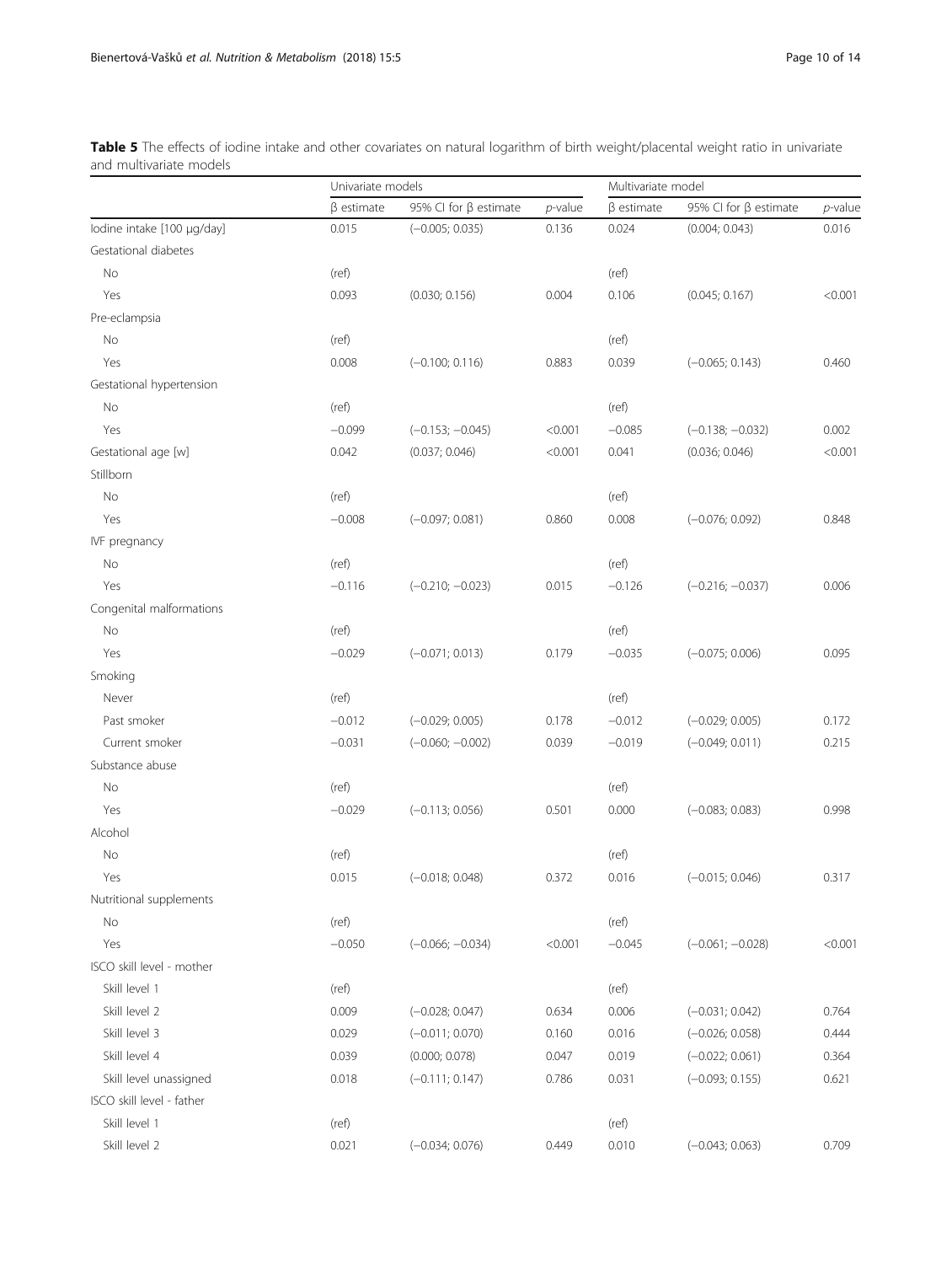|                                                   | Univariate models |                             |            | Multivariate model |                       |            |  |
|---------------------------------------------------|-------------------|-----------------------------|------------|--------------------|-----------------------|------------|--|
|                                                   | B estimate        | 95% CI for $\beta$ estimate | $p$ -value | $\beta$ estimate   | 95% CI for ß estimate | $p$ -value |  |
| Skill level 3                                     | 0.037             | $(-0.023; 0.097)$           | 0.225      | 0.007              | $(-0.052; 0.067)$     | 0.816      |  |
| Skill level 4                                     | 0.039             | $(-0.016; 0.095)$           | 0.162      | $-0.012$           | $(-0.069; 0.045)$     | 0.688      |  |
| Skill level unassigned                            | $-0.027$          | $(-0.088; 0.033)$           | 0.378      | $-0.038$           | $(-0.097; 0.021)$     | 0.206      |  |
| Education - mother                                |                   |                             |            |                    |                       |            |  |
| Basic                                             | (ref)             |                             |            | (ref)              |                       |            |  |
| Secondary                                         | 0.013             | $(-0.005; 0.030)$           | 0.164      | $-0.019$           | $(-0.040; 0.002)$     | 0.081      |  |
| University and higher                             | 0.030             | (0.008; 0.053)              | 0.009      | $-0.029$           | $(-0.062; 0.004)$     | 0.081      |  |
| Education - father                                |                   |                             |            |                    |                       |            |  |
| Basic                                             | (ref)             |                             |            | (ref)              |                       |            |  |
| Secondary                                         | 0.017             | $(-0.003; 0.037)$           | 0.092      | 0.009              | $(-0.014; 0.031)$     | 0.444      |  |
| University and higher                             | 0.036             | (0.016; 0.055)              | < 0.001    | 0.030              | (0.000; 0.060)        | 0.047      |  |
| Equalized family intake [1000 CZK/month]          | 0.009             | $(-0.001; 0.019)$           | 0.080      | 0.005              | $(-0.006; 0.016)$     | 0.382      |  |
| Age - mother [y]                                  | 0.002             | (0.000; 0.003)              | 0.048      | 0.001              | $(-0.001; 0.003)$     | 0.463      |  |
| Height - mother [cm]                              | 0.003             | (0.002; 0.004)              | < 0.001    | 0.001              | (0.000; 0.003)        | 0.059      |  |
| Height - father [cm]                              | 0.002             | (0.001; 0.004)              | < 0.001    | 0.001              | (0.000; 0.003)        | 0.028      |  |
| Maternal preconceptional BMI [kg/m <sup>2</sup> ] | $-0.001$          | $(-0.004; 0.001)$           | 0.238      | $-0.001$           | $(-0.004; 0.001)$     | 0.345      |  |
| Ethnicity - mother                                |                   |                             |            |                    |                       |            |  |
| European                                          | (ref)             |                             |            | (ref)              |                       |            |  |
| Others                                            | $-0.075$          | $(-0.150; -0.001)$          | 0.048      | $-0.012$           | $(-0.098; 0.073)$     | 0.780      |  |
| Ethnicity - father                                |                   |                             |            |                    |                       |            |  |
| European                                          | (ref)             |                             |            | (ref)              |                       |            |  |
| Others                                            | $-0.037$          | $(-0.094; 0.020)$           | 0.204      | 0.011              | $(-0.054; 0.075)$     | 0.740      |  |
| Sex of the child                                  |                   |                             |            |                    |                       |            |  |
| Girl                                              | (ref)             |                             |            | (ref)              |                       |            |  |
| Boy                                               | 0.016             | (0.000; 0.032)              | 0.051      | 0.014              | $(-0.001; 0.029)$     | 0.076      |  |

Table 5 The effects of iodine intake and other covariates on natural logarithm of birth weight/placental weight ratio in univariate and multivariate models (Continued)

associate placental size and weight with cardiometabolic risks later in life, e.g. with the risk of hypertension [[51](#page-13-0)] or with total bone mass [[52](#page-13-0)]. The association of placental size with bone mass and density is of special interest, as it was identified in ALSPAC, the mirror cohort to ELSPAC. However, any interpretation of such results between various ethnic groups and populations is complicated [[53\]](#page-13-0) and requires further investigation.

The gold standard for the estimation of iodine status in the general population today is urinary iodine concentration measurement [[54\]](#page-13-0). Studies focusing on the association of urinary iodine concentration and dietary iodine intake are scarce and generally conclude that women with smaller placental size are more frequently prone to iodine deficiency [[55](#page-13-0)]. A 2011 study comparing Irish and Iranian women, however, established differences between these two populations with respect to the ratio of placental iodine and urinary iodine concentration [[46\]](#page-13-0). Based on this observation, it could be hypothesized that the placenta may act as a thus far unrecognized iodine reservoir designed to ensure the physiological development of the foetus despite fluctuations in dietary iodine.

At the time of data collection, recommended daily iodine intake was generally 50–100 μg/day with 150 μg/day recommended for pregnant women [[56\]](#page-13-0). The recommendation substantially changed over time, with recommended daily intake established at 150 μg/day for the non-pregnant population and 250 μg/day for pregnant or breastfeeding women. While recommended daily iodine intake for the non-pregnant population can be achieved quite easily, most pregnant/breastfeeding women are unable to achieve the recommended levels of iodine in their diet [[11\]](#page-12-0). In this study, we report that estimated iodine intake levels in pregnant women are below the recommended levels both for the early 1990s as well as for 2016, i.e. in line with previous observations conducted on smaller population samples. In a very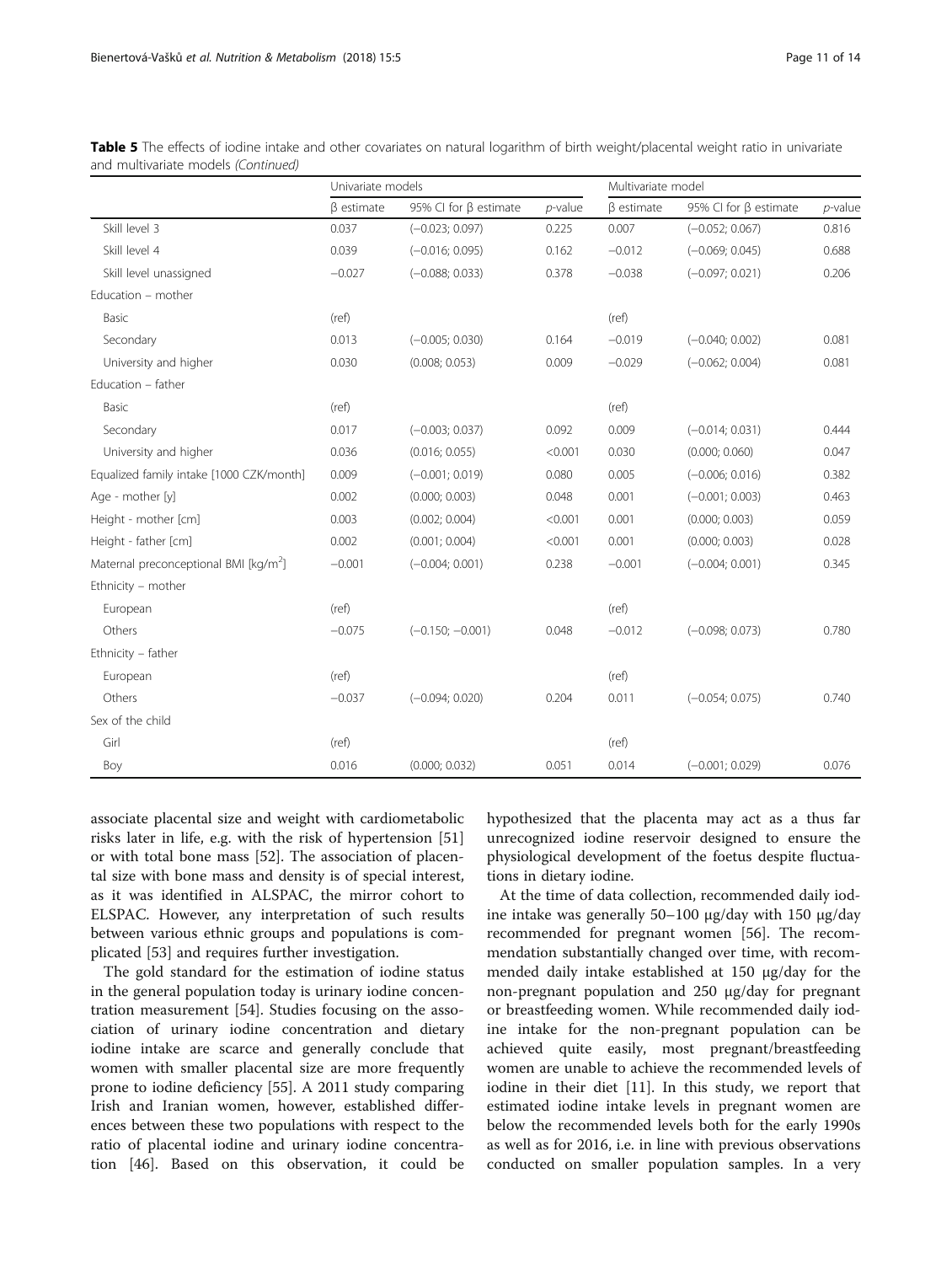recent study using the same Central European population, urinary iodine values of over 150 μg/l, i.e. complying with WHO requirements for pregnant women, were only found in 30% of the total of 750 examined Czech pregnant women [\[57](#page-13-0)] with the median urinary iodine concentration above 151 μg/l. This implies that no significant improvement in supplementation has taken place over time (our results originating in the early 1990s are in line with very recent observations). Based on our results, the proper management of latent iodine deficiency seems to constitute a major public health issue in the Czech Republic.

#### Strengths and limitations

The major limitation of the study is that due to the design of the study (no biological samples were available for this cohort) we were unable to carry out adjustments for urinary iodine. Due to the large number of subjects, it was necessary to use food frequency questionnaires which were not formally calibrated against diet diaries or biomarkers, i.e. a common approach in the early 1990s. Since the FFQ constitutes a methodological instrument designed to measure long-term dietary behaviour, it is prone to several methodological limitations, including a finite list of foods and food groups [\[58\]](#page-13-0). Finally, it is possible that due to the retrospective nature of the questionnaire, some memory bias was introduced when compared with a prospective food records-based methodology.

On the other hand, it must be mentioned that this study is the first to investigate dietary iodine intake in relation to the dietary patterns of pregnant women in the transitional period of the early 1990s in Czechoslovakia. Moreover, it also provides insight into the significant relationship between dietary estimated iodine intake and defined adverse birth outcomes. Additional key points of this study include the relatively large sample size of pregnant women and multiple adjustment for confounding factors, although the possibility of residual confounding can never be entirely ruled out. In addition, the observed dietary patterns are consistent with patterns expected in early 1990s Czechoslovakia, which may be demonstrated e.g. by the absence of typical "imported" patterns such as Mediterranean and vegetarian diets not typical at the time.

#### Conclusion

This study reveals the possible influence of dietary iodine intake and its effect on placenta size, which influences the dynamics of intrauterine growth. These results contribute to the much-needed debate on iodine intake during the vulnerable child development period. Following adjustment for multiple confounders, including socio-economic status, our study found placental weight to be the only birth outcome significantly associated with iodine intake. While our research indicates that the

placenta may be partially capable of compensating for iodine deficiency, more research into mechanistic relationship between iodine accumulation and placental growth is necessary. Based on our results, however, we encourage researchers to use placental weight as a possible interaction parameter with iodine supplementation in future studies.

#### Abbreviations

ALSPAC: Avon Longitudinal Study of Pregnancy and Childhood; CoFID: Composition of foods integrated dataset; ELSPAC: The European Longitudinal Study of Pregnancy and Childhood; FFQ: Food frequency questionnaire; GFR: Glomerular filtration rate; HAPIEE: Health, Alcohol and Psychosocial factors In Eastern Europe study; HCG: Human chorionic gonadotropin; ICCIDD: International Council for Control of Iodine Deficiency Disorders; ISCED: International Standard Classification of Education; ISSHP: International Society for the Study of Hypertension in Pregnancy; LAT1: Human L-type amino acid transporter 1; LAT2: Human L-type amino acid transporter 2; MCT10: Specific thyroid hormone cell-membrane transporter 10; MCT8: Specific thyroid hormone cell-membrane transporter 8; OATP1A2: Organic anion-transporting polypeptide 1A2; OATP4A1: Organic anion-transporting polypeptide 4A1; TSH: Thyroid-stimulating hormone; UIC: Urinary iodine concentration; UNICEF: United Nations Children's Fund; WHO: The World Health Organization

#### Acknowledgements

The authors of this study wish to thank the participating families as well as the gynaecologists, paediatricians, school heads and class teachers who took part. Our thanks also go to Dr. Lubomír Kukla, Ph.D., ELSPAC national coordinator 1990–2012, and the entire ELSPAC team. The authors are grateful to Pavel Piler and Vít Kandrnál for valuable comments and cohort description assistance.

#### Funding

The ELSPAC study is currently supported by the RECETOX research infrastructure (LM2015051), and CETOCOEN PLUS (CZ.02.1.01/0.0/0.0/15\_003/0000469) of the Ministry of Education, Youth and Sports of the Czech Republic.

#### Availability of data and materials

Datasets generated and/or analysed in the current study are available in the ELSPAC study repository at [www.elspac.cz.](http://www.elspac.cz)

#### Authors' contributions

JBV and MG are responsible for the design and interpretation of all study data and for drafting the manuscript. FZ is responsible for conducting the data analysis and interpreting the results. TP, AP, OM and LA are responsible for the evaluation of the dietary data in the context of the early 1990s in Central Europe and for contributing to manuscript preparation. HP supervised the analyses and critically revised the manuscript. All authors contributed to the intellectual content and approved the final version of the manuscript.

#### Ethics approval and consent to participate

Ethical approval for the study was obtained from the European Longitudinal Study of Pregnancy and Childhood (ELSPAC) Law and Ethics committee and local research ethics committees. Written informed consent was obtained from all study participants and archived.

#### Consent for publication

Not applicable.

#### Competing interests

The authors declare that they have no competing interests.

#### Publisher's Note

Springer Nature remains neutral with regard to jurisdictional claims in published maps and institutional affiliations.

#### Author details

<sup>1</sup> Research Centre for Toxic Compounds in the Environment (RECETOX), Faculty of Science, Masaryk University, Kamenice 5, building A29, 625 00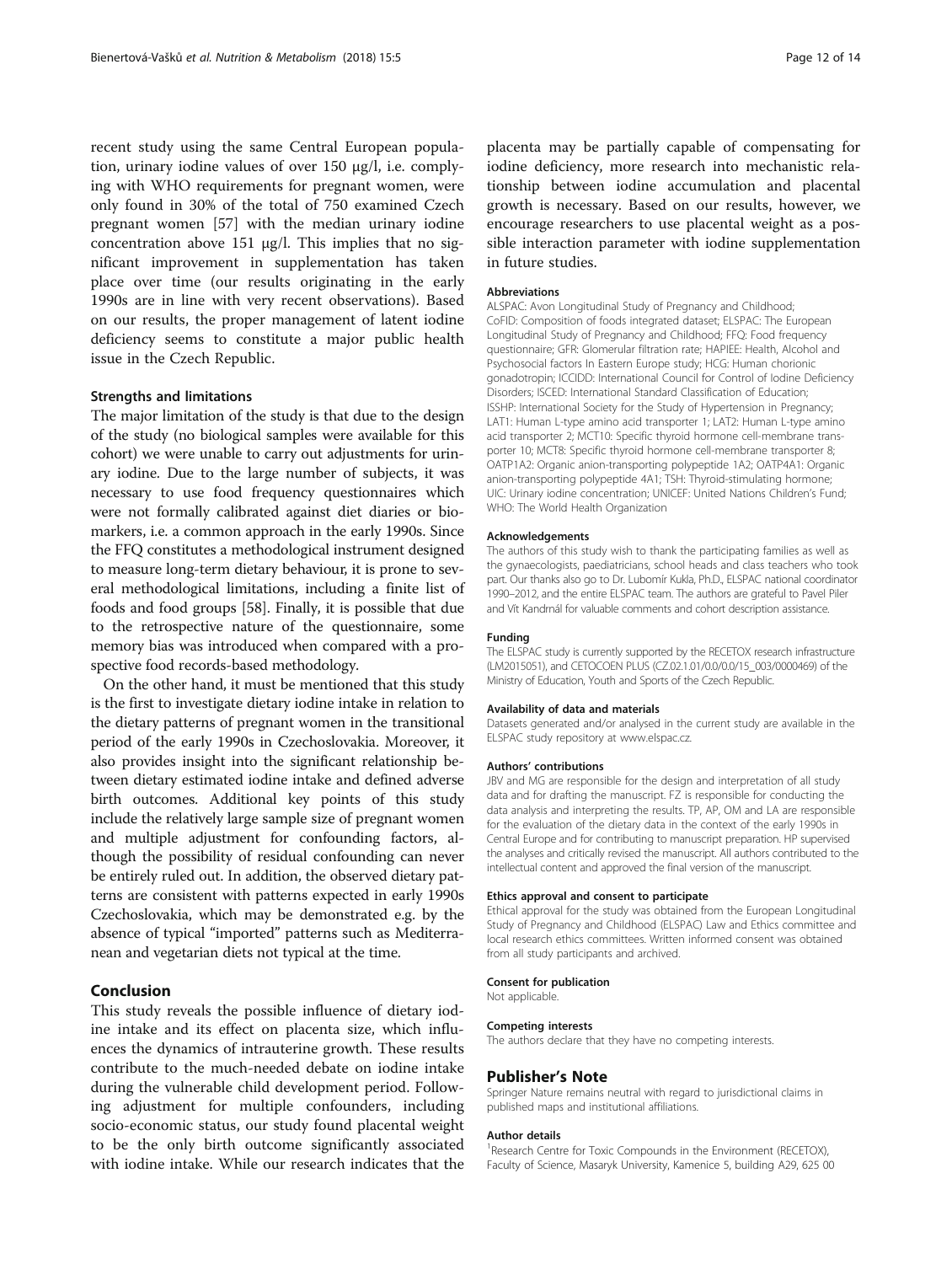<span id="page-12-0"></span>Brno, Czech Republic. <sup>2</sup>Department of Pathological Physiology, Faculty of Medicine, Masaryk University, Kamenice 5, building A18, 625 00 Brno, Czech Republic. <sup>3</sup>Research Department of Epidemiology and Public Health, University College London, 1-19 Torrington Place, London WC1E 6BT, UK.

#### Received: 28 June 2017 Accepted: 2 January 2018 Published online: 17 January 2018

#### References

- 1. Pearce EN, Lazarus JH, Moreno-Reyes R, Zimmermann MB. Consequences of iodine deficiency and excess in pregnant women: an overview of current knowns and unknowns. Am J Clin Nutr. 2016;104(Suppl 3):918S–23S.
- 2. Prado EL, Dewey KG. Nutrition and brain development in early life. Nutr Rev. 2014;72:267–84.
- 3. Zimmermann M, Delange F. Iodine supplementation of pregnant women in Europe: a review and recommendations. Eur J Clin Nutr. 2004;58:979–84.
- 4. Harding KB, Peña-Rosas JP, Webster AC, Yap CM, Payne BA, Ota E, De-Regil LM. Iodine supplementation for women during the preconception, pregnancy and postpartum period. Cochrane Database Syst Rev. 2017;3: CD011761.
- 5. Glinoer D. Pregnancy and iodine. Thyroid Off J Am Thyroid Assoc. 2001;11: 471–81.
- 6. Stricker R, Echenard M, Eberhart R, Chevailler M-C, Perez V, Quinn FA, et al. Evaluation of maternal thyroid function during pregnancy: the importance of using gestational age-specific reference intervals. Eur J Endocrinol Eur Fed Endocr Soc. 2007;157:509–14.
- 7. Andersen SL. Iodine status in pregnant and breastfeeding women: a Danish regional investigation. Dan Med J. 2015;62(5). pii: B5074.
- 8. WHO | Assessment of iodine deficiency disorders and monitoring their elimination [Internet]. WHO. [cited 2017 Jan 7]. Available from: [http://www.](http://www.who.int/nutrition/publications/micronutrients/iodine_deficiency/9789241595827/en/) [who.int/nutrition/publications/micronutrients/iodine\\_deficiency/](http://www.who.int/nutrition/publications/micronutrients/iodine_deficiency/9789241595827/en/) [9789241595827/en/](http://www.who.int/nutrition/publications/micronutrients/iodine_deficiency/9789241595827/en/)
- 9. Alexander EK, Pearce EN, Brent GA, Brown RS, Chen H, Dosiou C, et al. 2017 guidelines of the American Thyroid Association for the diagnosis and Management of Thyroid Disease during Pregnancy and the postpartum. Thyroid Off J Am Thyroid Assoc. 2017;27:315–89.
- 10. Lazarus J, Brown RS, Daumerie C, Hubalewska-Dydejczyk A, Negro R, Vaidya B. 2014 European thyroid association guidelines for the management of subclinical hypothyroidism in pregnancy and in children. Eur Thyroid J. 2014;3:76–94.
- 11. Zamrazil V, Bilek R, Cerovska J, Delange F. The elimination of iodine deficiency in the Czech Republic: the steps toward success. Thyroid Off J Am Thyroid Assoc. 2004;14:49–56.
- 12. Ryšavá L, Kříž J, Kašparová L, Křížová T, Žoltá M, Lisníková P. Iodine supply and iodinuria among the Czech population between the years 1995 and 2016. Vnitr Lek. 2016;62:28–32.
- 13. Piler P, Kandrnal V, Kukla L, Andrýsková L, Švancara J, Jarkovský J, Dušek L, Pikhart H, Bobák M, Klánová J. Cohort profile: European Longitudinal Study of Pregnancy and Childhood (ELSPAC) in the Czech Republic. Int J Epidemiol. 2017;46(5):1379–1379f.
- 14. European longitudinal study of pregnancy and childhood (ELSPAC). Paediatr Perinat Epidemiol. 1989;3:460–9.
- 15. Golding J, Pembrey M, Jones R, ALSPAC Study Team. ALSPAC–the Avon longitudinal study of parents and children. I. Study methodology. Paediatr Perinat Epidemiol. 2001;15:74–87.
- 16. Boylan S, Welch A, Pikhart H, Malyutina S, Pajak A, Kubinova R, et al. Dietary habits in three central and eastern European countries: the HAPIEE study. BMC Public Health. 2009;9:439.
- 17. NutriDatabaze.cz Databáze složení potravin České republiky [Internet]. [cited 2017 Jan 12]. Available from:<http://www.nutridatabaze.cz/>
- 18. Online potravinová databáza [Internet]. [cited 2017 Jan 12]. Available from: <http://www.pbd-online.sk/>
- 19. Etusivu Fineli [Internet]. [cited 2017 Jan 12]. Available from: [https://fineli.fi/](https://fineli.fi/fineli/fi/index) [fineli/fi/index](https://fineli.fi/fineli/fi/index)
- 20. Danish Food Composition Databank / Database [Internet]. [cited 2017 Jan 12]. Available from:<http://frida.fooddata.dk/?lang=en>.
- 21. Composition of foods integrated dataset (CoFID) Publications GOV.UK [Internet]. [cited 2017 Jan 12]. Available from: [https://www.gov.uk/](https://www.gov.uk/government/publications/composition-of-foods-integrated-dataset-cofid) [government/publications/composition-of-foods-integrated-dataset-cofid](https://www.gov.uk/government/publications/composition-of-foods-integrated-dataset-cofid)
- 22. Mullerova D, Kopecky J, Matejkova D, Muller L, Rosmus J, Racek J, et al. Negative association between plasma levels of adiponectin and

polychlorinated biphenyl 153 in obese women under non-energy-restrictive regime. Int J Obes. 2008;32:1875–8.

- 23. Český statistický úřad | ČSÚ [Internet]. [cited 2017 Jan 12]. Available from: <https://www.czso.cz/>
- 24. Dofkova M, Kopriva V, Resova D, Rehurkova I, Ruprich J. The development of food consumption in the Czech Republic after 1989. Public Health Nutr. 2001;4:999–1003.
- 25. Macdonald-Wallis C, Silverwood RJ, de Stavola BL, Inskip H, Cooper C, Godfrey KM, et al. Antenatal blood pressure for prediction of pre-eclampsia, preterm birth, and small for gestational age babies: development and validation in two general population cohorts. BMJ. 2015;351:h5948. [https://](http://dx.doi.org/10.1136/bmj.h5948) [doi.org/10.1136/bmj.h5948](http://dx.doi.org/10.1136/bmj.h5948).
- 26. Choi H, Rauh V, Garfinkel R, Tu Y, Perera FP. Prenatal exposure to airborne polycyclic aromatic hydrocarbons and risk of intrauterine growth restriction. Environ Health Perspect. 2008;116:658–65.
- 27. Median income Eurostat [Internet]. [cited 2017 Jan 12]. Available from: [http://](http://ec.europa.eu/eurostat/en/web/products-statistical-reports/-/KS-FT-17-004) [ec.europa.eu/eurostat/en/web/products-statistical-reports/-/KS-FT-17-004](http://ec.europa.eu/eurostat/en/web/products-statistical-reports/-/KS-FT-17-004).
- 28. Hair JF Jr, Anderson RE, Tatham RL, Black WC. Multivariate data analysis (4th Ed.): with readings. Upper Saddle River, NJ, USA: Prentice-Hall, Inc.; 1995.
- 29. Mardia KV, Kent JT, Bibby JM. Multivariate analysis / K.V. Mardia, J.T. Kent, J. M. Bibby [Internet]. London ; New York: Academic Press; 1979 [cited 2015 Feb 6]. Available from: [https://catalog.loc.gov/vwebv/search?searchCode=](https://catalog.loc.gov/vwebv/search?searchCode=LCCN&searchArg=79040922&searchType=1&permalink=y) [LCCN&searchArg=79040922&searchType=1&permalink=y.](https://catalog.loc.gov/vwebv/search?searchCode=LCCN&searchArg=79040922&searchType=1&permalink=y)
- 30. Multiple Imputation by Chained Equations (MICE): Implementation in Stata | Royston | Journal of Statistical Software [Internet]. [cited 2016 Mar 16]. Available from:<https://www.jstatsoft.org/article/view/v045i04>
- 31. Venkaiah K, Brahmam GNV, Vijayaraghavan K. Application of factor analysis to identify dietary patterns and use of factor scores to study their relationship with nutritional status of adult rural populations. J Health Popul Nutr. 2011;29:327–38.
- 32. Bienertová-Vašků J, Zlámal F, Pruša T, Novák J, Mikeš O, Čupr P, et al. Parental heights and maternal education as predictors of length/height of children at birth, age 3 and 19 years, independently on diet: the ELSPAC study. Eur J Clin Nutr. 2017;71(10):1193–1199.
- 33. National Institute for Health and Welfare. National Food Composition Database in Finland [Internet]. [cited 2016 May 5]. Available from: [https://](https://fineli.fi/fineli/en/index) [fineli.fi/fineli/en/index](https://fineli.fi/fineli/en/index)?
- 34. DTU Fødevareinstituttet. Fødevaredata version 1 | udgave 2015–12-04 [Internet]. 2016 [cited 2016 May 5]. Available from: [http://frida.fooddata.dk/](http://frida.fooddata.dk/index.php?lang=en) [index.php?lang=en](http://frida.fooddata.dk/index.php?lang=en)
- 35. Státní zdravotní ústav. Zásobení jódem jako prevence tyreopatií sborník [Internet]. SZÚ; 2016. Available from: [www.szu.cz/konference-ke-dni-jodu](http://www.szu.cz/konference-ke-dni-jodu)
- 36. Bliddal S, Boas M, Hilsted L, Friis-Hansen L, Tabor A, Feldt-Rasmussen U. Thyroid function and autoimmunity in Danish pregnant women after an iodine fortification program and associations with obstetric outcomes. Eur J Endocrinol. 2015;173:709–18.
- 37. Bath SC, Steer CD, Golding J, Emmett P, Rayman MP. Effect of inadequate iodine status in UK pregnant women on cognitive outcomes in their children: results from the Avon longitudinal study of parents and children (ALSPAC). Lancet Lond Engl. 2013;382:331–7.
- 38. Hynes KL, Otahal P, Hay I, Burgess JR. Mild iodine deficiency during pregnancy is associated with reduced educational outcomes in the offspring: 9-year follow-up of the gestational iodine cohort. J Clin Endocrinol Metab. 2013;98:1954–62.
- 39. Abel MH, Caspersen IH, Meltzer HM, Haugen M, Brandlistuen RE, Aase H, et al. Suboptimal maternal iodine intake is associated with impaired child neurodevelopment at 3 years of age in the Norwegian mother and child cohort study. J Nutr. 2017;147:1314–24.
- 40. Yang XF, Xu J, Hou XH, Guo HL, Hao LP, Yao P, et al. Developmental toxic effects of chronic exposure to high doses of iodine in the mouse. Reprod Toxicol. 2006;22:725–30.
- 41. Brown RS. Minireview: developmental regulation of thyrotropin receptor gene expression in the fetal and newborn thyroid. Endocrinology. 2004;145:4058–61.
- 42. Matsuo H, Maruo T, Murata K, Mochizuki M. Human early placental trophoblasts produce an epidermal growth factor-like substance in synergy with thyroid hormone. Acta Endocrinol. 1993;128:225–9.
- 43. Costa A, Arisio R, Benedetto C, Bertino E, Fabris C, Giraudi G, et al. Thyroid hormones in tissues from human embryos and fetuses. J Endocrinol Investig. 1991;14:559–68.
- 44. Loubière LS, Vasilopoulou E, Bulmer JN, Taylor PM, Stieger B, Verrey F, et al. Expression of thyroid hormone transporters in the human placenta and